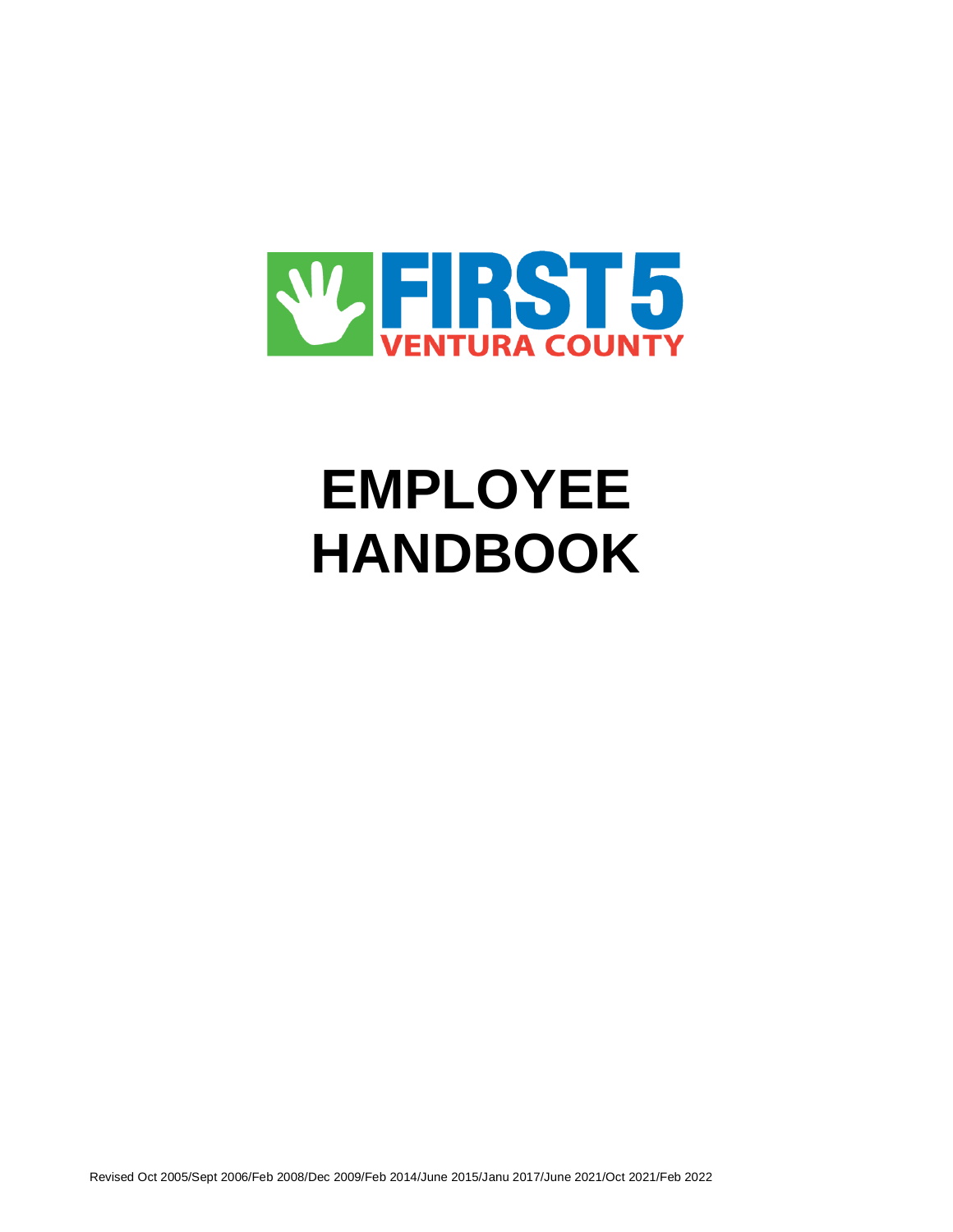Welcome to First 5 Ventura County administered by Children and Families First Commission of Ventura County (the Commission)!

First 5 Ventura County is a family-friendly, employee centric workplace. You will see our policies are designed to support working families. We have prepared this handbook in order to address and clarify First 5 Ventura County's personnel procedures and policies. All previously issued handbooks and any inconsistent policy statements or memos are superseded. It is designed as a guide to ensure consistent, fair, and uniform treatment of all employees. The Commission commits to the principal of providing a living wage to its employees. Any suggestions for improvement are always welcome. It is the Commission's policy to encourage recommendations that will benefit employee-employer relations.

Please understand that this handbook only highlights the Commission's policies, practices and benefits. Circumstances will obviously require that policies, practices and benefits described in this handbook change from time to time. Consequently, the Commission reserves the right to amend, supplement or rescind any provisions of this handbook as it feels appropriate, with the exception of the at-will employment policy.

Any changes will be made in writing and distributed to all employees. The Executive Director of the Commission has the final and binding authority to interpret the policies set forth in this handbook. If you have any questions, please do not hesitate to ask our Executive Director. Our best wishes to you, and thank you for taking this first step in getting to know First 5 Ventura County.

Sincerely,

Petra Puls Executive Director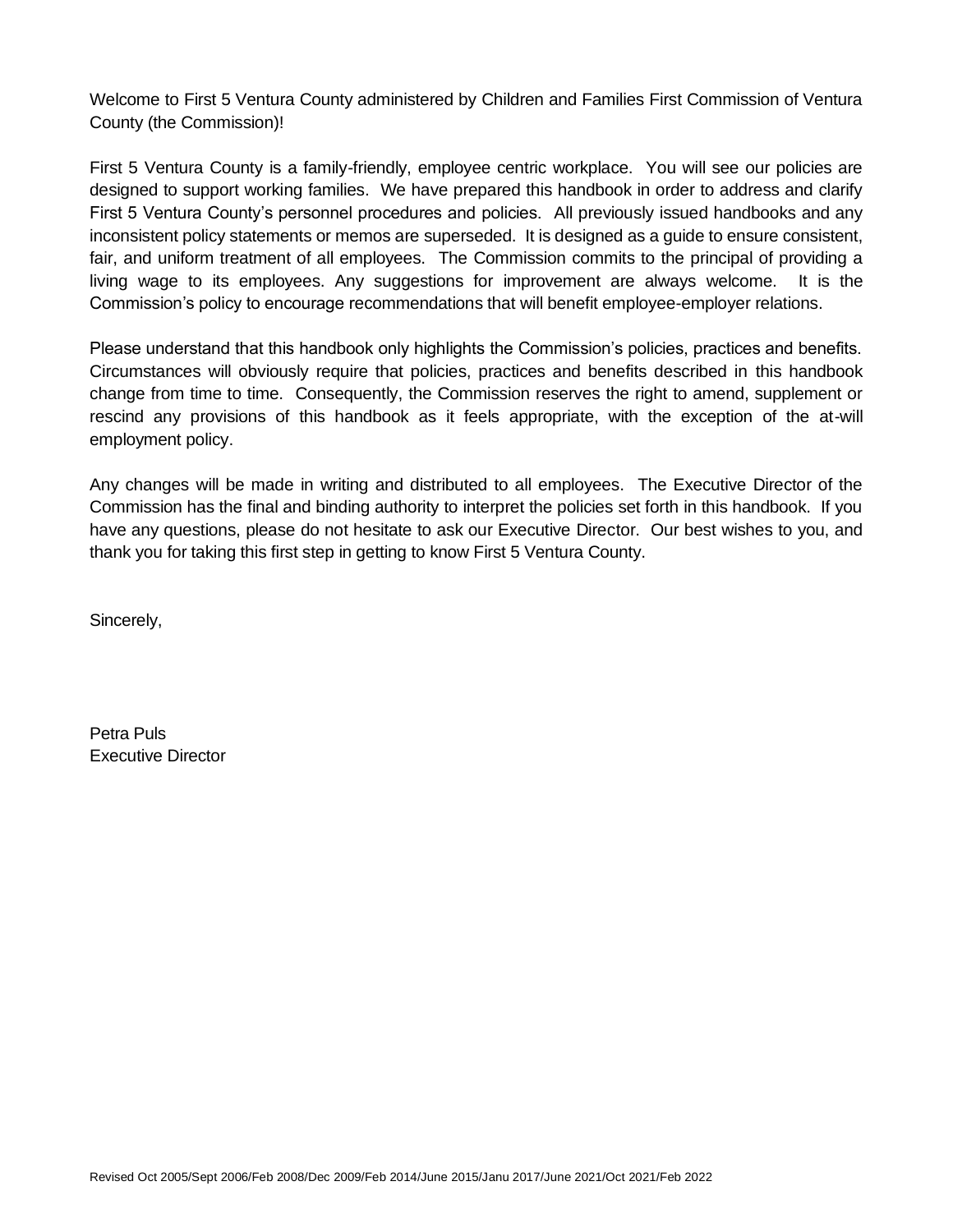| Vision and Mission Statements4     |  |
|------------------------------------|--|
| Purpose of this Document4          |  |
| Authority and Administration4      |  |
|                                    |  |
| Written Policies and Employees 2   |  |
|                                    |  |
| Amendment and Revision Procedures2 |  |
|                                    |  |

# **NON-DISCRIMINATION....................................... 2**

| Equal Employment Opportunity2                  |  |
|------------------------------------------------|--|
| Compliance With Anti-Disability Discrimination |  |
|                                                |  |
|                                                |  |

#### **EMPLOYMENT STATUS AND RECORDS .......... 4**

| Employment of Commssion Members5 |  |
|----------------------------------|--|
|                                  |  |
|                                  |  |
|                                  |  |

#### **EMPLOYEE RECORDS AND INFORMATION..... 5**

| Background Check, Criminal History and    |  |
|-------------------------------------------|--|
|                                           |  |
|                                           |  |
| COVID-19 Vaccination Policy 6             |  |
| Verification of Employment and Letters of |  |
|                                           |  |
|                                           |  |

# **PAYROLL PRACTICES....................................... 7**

| Pay Periods and Pay Days8 |  |
|---------------------------|--|
|                           |  |
|                           |  |

# **PERSONNEL POLICIES AND PROCEDURES.... 9**

| Child Abuse / Elder Abuse Reporting |  |
|-------------------------------------|--|
|                                     |  |
|                                     |  |
|                                     |  |
| Drug Free Work Place Policy 12      |  |
|                                     |  |
| Worker's Compensation Insurance13   |  |
|                                     |  |
|                                     |  |
|                                     |  |
|                                     |  |
|                                     |  |

| <b>EMPLOYMENT AND HIRING PRACTICES14</b> |  |
|------------------------------------------|--|
|                                          |  |
|                                          |  |
|                                          |  |
| Performance Reviews 15                   |  |
| Internal Promotions and Transfers 15     |  |
|                                          |  |
|                                          |  |
|                                          |  |
|                                          |  |
|                                          |  |
|                                          |  |
|                                          |  |
| Health Insurance Premium Benefit 17      |  |
| COBRA Insurance Continuation 17          |  |
| Employee Retirement Plan  17             |  |
|                                          |  |
|                                          |  |
|                                          |  |
|                                          |  |
|                                          |  |
| State Disability Insurance (SDI)  20     |  |
| Family and Medical Leave  20             |  |
|                                          |  |
| Jury Duty and Other Required Court       |  |
|                                          |  |
|                                          |  |
|                                          |  |
|                                          |  |
|                                          |  |
|                                          |  |
|                                          |  |

| Use of Personal Vehicle for Business  22 |  |
|------------------------------------------|--|
|                                          |  |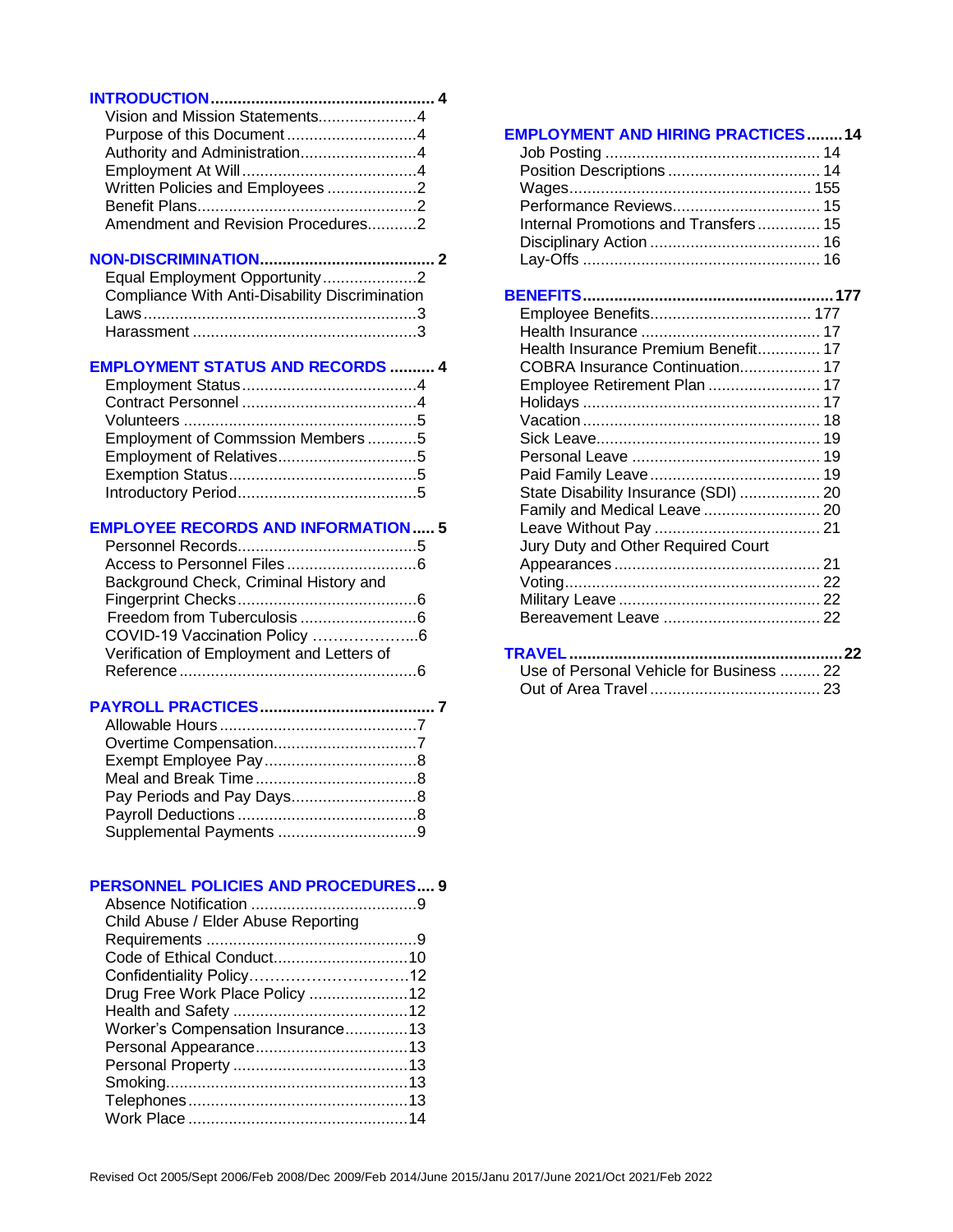# **INTRODUCTION**

#### **Vision and Mission Statements**

First 5 Ventura County envisions a future where all Ventura County children are born healthy, thrive in nurturing environments, and enter school prepared and eager to learn. This future embraces the value of active partnerships between families, service providers, civic leaders, local business and the community at-large, honors and respects the diversity of our community and prioritizes the need to ensure optimal health and development for young children and their families.

Our mission is to strengthen families, communities and systems of care for children prenatal to 5 years through investments, expertise, and leadership so all children reach their full potential.

#### **First 5 Ventura County, administered by the Children and Families First Commission of Ventura County**

First 5 Ventura County (also referred to herein as "Commission") is governed by a nine-member Commission appointed by the County Board of Supervisors. The Commission meets monthly. When possible, staff is invited to attend this meeting.

#### **Purpose of this Document**

The Commission has established these personnel policies and practices related to employment, benefits and other personnel-oriented activities at First 5 Ventura County because it values its employees. The purpose of the written policy is to ensure that all employees have a clear understanding of some of the expectations regarding their employment.

Since these policies are subject to change at the Commission's discretion, they are not to be construed as a contract between the organization and its employees with the exception of the At-Will employment statements; nor should employees interpret any of the policies to be a promise of continued employment. The employee may terminate his or her employment at any time and the Commission reserves the right to do the same.

It also should be noted that our policies do not cover every situation that can and will arise in the workplace. Above all, we ask that you exercise common courtesy and common sense while on the job. If you have questions regarding your employment or anything contained in these policies, please speak with your supervisor, the Director of Human Resources and Operations, or the Executive Director.

#### **Authority and Administration**

The policies described in this handbook have been approved by the Commission. The Executive Director is responsible for administering the personnel policies and may use discretion to delegate day-to-day oversight of employees.

Every employee with supervisory responsibility or day-to-day oversight of employees is expected to be familiar with these written policies as a function of their job. Questions involving the written policies should be directed to one's supervisor. Questions of interpretation should be directed to the Director of Human Resources and Operations and final interpretation, if there is a dispute, rests with the Executive Director.

Unless otherwise stated, supervisors have the responsibility for approving actions detailed in this manual. Exceptions to policies may be made only with the prior, written approval of the Executive Director. Exceptions to the at-will nature of employment may be made only with the prior written approval of the Commission.

#### **Employment At Will**

Employment with First 5 Ventura County is voluntarily entered into, and employees are free to resign at-will at any time, with or without cause. Similarly, First 5 Ventura County may terminate the employment relationship at-will at any time, with or without cause, as long as there is no violation of applicable federal or state laws.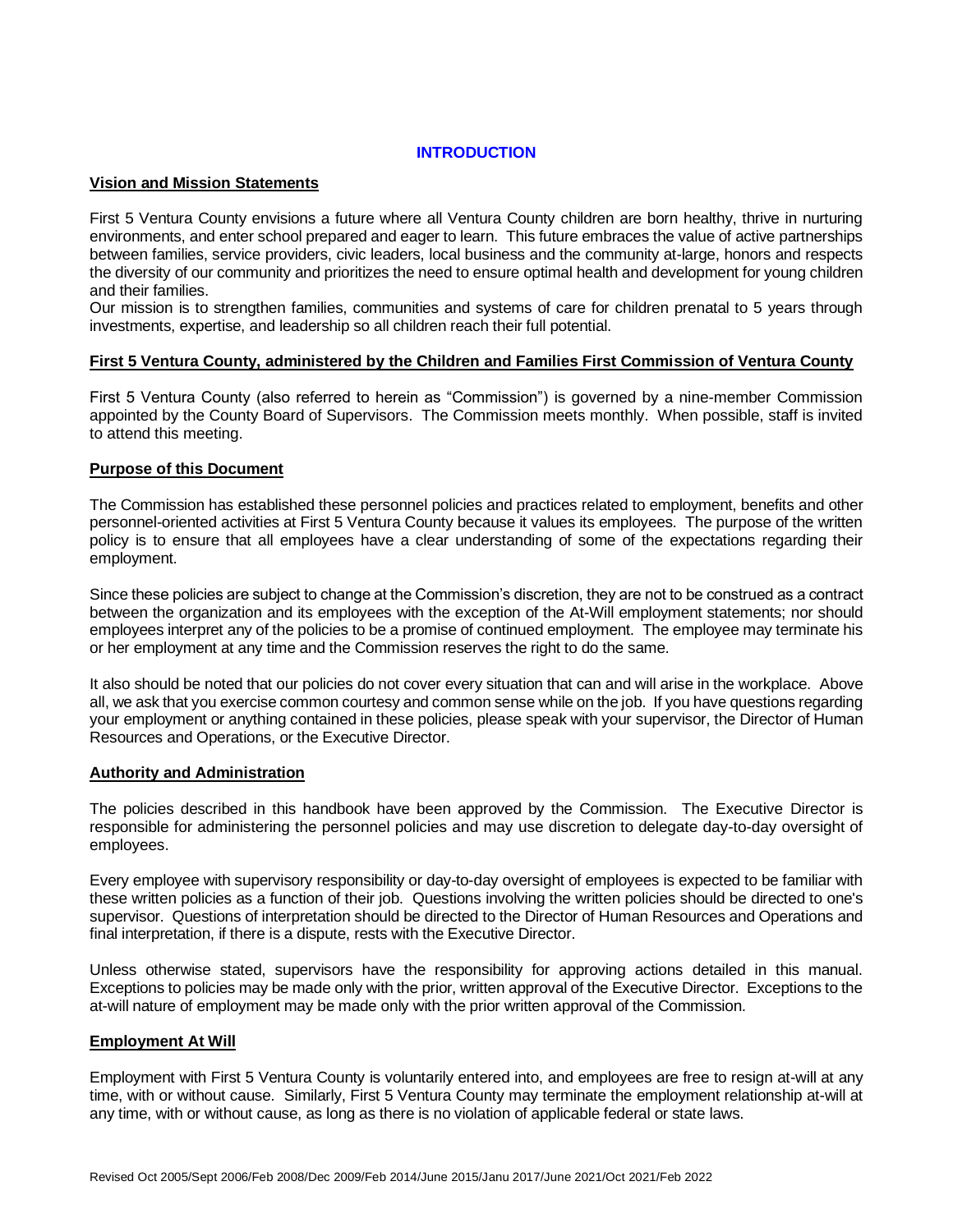No representative of First 5 Ventura County is authorized to modify this policy for any employee, or to enter into any agreement, oral or written, contrary to this policy. Only the Commission may alter this policy or make exceptions to it and any such action by the Commission must be in writing. Supervisors are not to make any representation to employees or applicants concerning the terms or conditions of employment which are not consistent with organization policies. If any such statement is made, employees are not to rely on it. No statements made in prehire interviews or discussions, or in recruiting materials of any kind, are to alter the at-will nature of employment or imply that discharge may occur only for cause nor may any change to the at-will nature of employment be implied from any words or actions of the Commission or any employee or representative of First 5 Ventura County.

Policies set forth in this manual do not create and are not intended to create nor be construed as a contract of employment between the Commission and any of its employees. The provisions of the manual have been developed by the Commission and except for its policy of employment at-will, may be amended or canceled at any time, at the Commission's sole discretion.

# **Written Policies and Employees**

An employee of First 5 Ventura County is any person on the First 5 Ventura County's personnel payroll at any site described as doing business for First 5 Ventura County. Persons working under contract as consultants or as participants in internship or training programs and volunteers are not included as employees for the purposes of this document. All Regular and Temporary employees shall receive a copy of the written personnel policies and a briefing when hired. This handbook is provided electronically upon hire and when updates are made. Copies available on our website and at the First 5 Ventura County office for reference by all staff. While every attempt is made to keep copies up to date, the authoritative copy is located in the Director' Office.

#### **Benefit Plans**

All benefit plans referred to in this handbook are defined in legal documents such as insurance contracts, official plan text, and trust agreements. Should any question ever arise about the nature and extent of the plan benefits, the formal language of the plan documents – and not the informal wording of this handbook – must necessarily govern. All of these documents are readily available for review in the Director's Office.

The Commission may change or discontinue any of the benefits it provides to eligible employees at any time.

#### **Amendment and Revision Procedures**

Revisions to a specific policy may be made at any given time. Employees may propose changes to this document at any time by submitting suggestions to the Executive Director or his/her designee. No revision or addition can become part of the First 5 Ventura County Personnel Policies until the Commission approves it.

The Commission shall conduct a complete review of these policies at least every three years. Employees will be notified of the review and the dates to submit suggestions. Reasonable revisions will be forwarded in writing to a committee of the Commission for their approval.

A reasonable effort will be made to inform employees of any changes made to the policies set forth in the employee handbook. This notification may be in the form of a new handbook, the actual revised policy page or a list of the revised pages and a recommendation to review the appropriate section of the handbook.

# **NON-DISCRIMINATION**

# **Equal Employment Opportunity**

First 5 Ventura County is an equal opportunity employer and is committed to an active Nondiscrimination Program. It is the stated policy of First 5 Ventura County that all employees and applicants shall receive equal consideration and treatment. First 5 Ventura County encourages and includes for consideration for employment members of all groups, including minority groups, females, and qualified individuals with disabilities. All recruitment, hiring, placements, transfers, and promotions will be on the basis of qualifications of the individual for the positions being filled regardless of race, color, religion, ancestry, national origin, age, gender, marital status, sexual orientation, gender identity, gender expression, membership or service in the military, veteran status, citizenship, physical or mental disability or other basis protected by law. All other personnel actions such as compensation, benefits, layoffs, returns from layoffs, terminations, training, and social and recreational programs are also administered regardless of race, color, religion, ancestry, national origin, age, gender, marital status, sexual orientation, gender identity,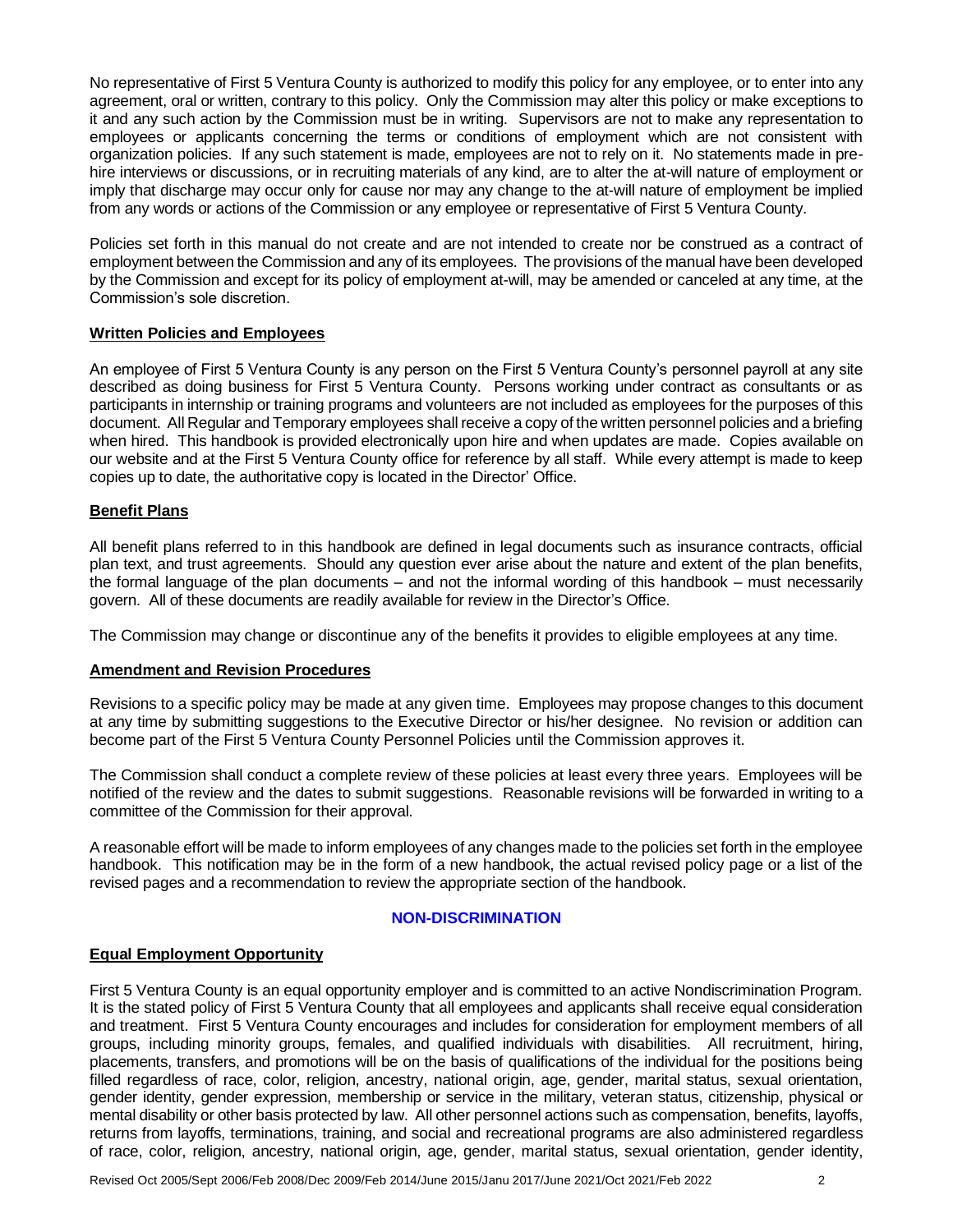gender expression, membership or service in the military, veteran status, citizenship, physical or mental disability or other basis protected by law.

# **Compliance With Anti-Disability Discrimination Laws**

It is the policy of First 5 Ventura County to comply with the prohibitions of the Fair Employment and Housing Act and Americans with Disabilities Act against disability discrimination. First 5 Ventura County shall observe the law and its amendments by prohibiting unlawful discrimination on the basis of actual or perceived mental or physical disability and protecting qualified applicants and employees with actual or perceived disabilities from discrimination in recruitment, application procedures, hiring, promotion, compensation, job assignment, leave of absence, fringe benefits, training opportunities, employer-sponsored social and recreational programs, layoffs and termination. First 5 Ventura County honors its obligation and commitment to make reasonable accommodation to allow individuals with disabilities to enjoy equally the terms, conditions and benefits of employment. First 5 Ventura County reserves the right to select the most qualified individual based on bona fide occupational qualifications and not on "generalizations, misperceptions or irrational fears."

#### **Harassment**

It is the policy of First 5 Ventura County to ensure fair and equitable treatment of all employees by providing pleasant and safe working conditions. Toward this end, First 5 Ventura County shall take steps to educate employees regarding unlawful harassment and to express organizational disapproval of such activities as harassment or intimidation of an employee by co-workers, management personnel, and non-employees.

Harassment includes both verbal and physical dimensions: verbal, visual, physical or mental abuse pertaining to national origin, disability, race, color, religion, gender, age, sexual orientation, gender identity, gender expression or any other legally protected characteristic.

First 5 Ventura County assures that employees will not be retaliated against for reporting harassment and will not tolerate any act of coercion to deter reporting.

All employees receive sexual harassment prevention training in compliance with CA law within 30 days of starting work at First 5 Ventura County. Non-supervisory employees participate in a one-hour training, and supervisory employees participate in a two-hour training. This training includes practical examples of unlawful harassment based on gender identity, gender expression, and sexual orientation. Employees must be trained once every two years, and certificates of training are transferable between employers.

#### Definition of Sexual Harassment:

Sexual harassment may include, but is not limited to:

- unwelcome sexual advances
- requests for sexual acts or favors
- insulting or degrading remarks or conduct directed against another employee
- threats, demands or suggestions that an employee's work is contingent upon toleration of or acquiescence to sexual advances
- retaliation against employees for complaining about such behaviors
- any other unwelcome statements or actions based on sex that are sufficiently severe or pervasive so as to unreasonably interfere with the individual's work performance, or create an intimidating, hostile or offensive working environment

#### Individuals Who Could Be Targets of Harassment:

- An employee, volunteer or client subjected to harassment by another employee of First 5 Ventura County.
- An employee, volunteer or client subjected to harassment by a client, volunteer, vendor or any other person at any of the program sites operated by First 5 Ventura County.

Reporting: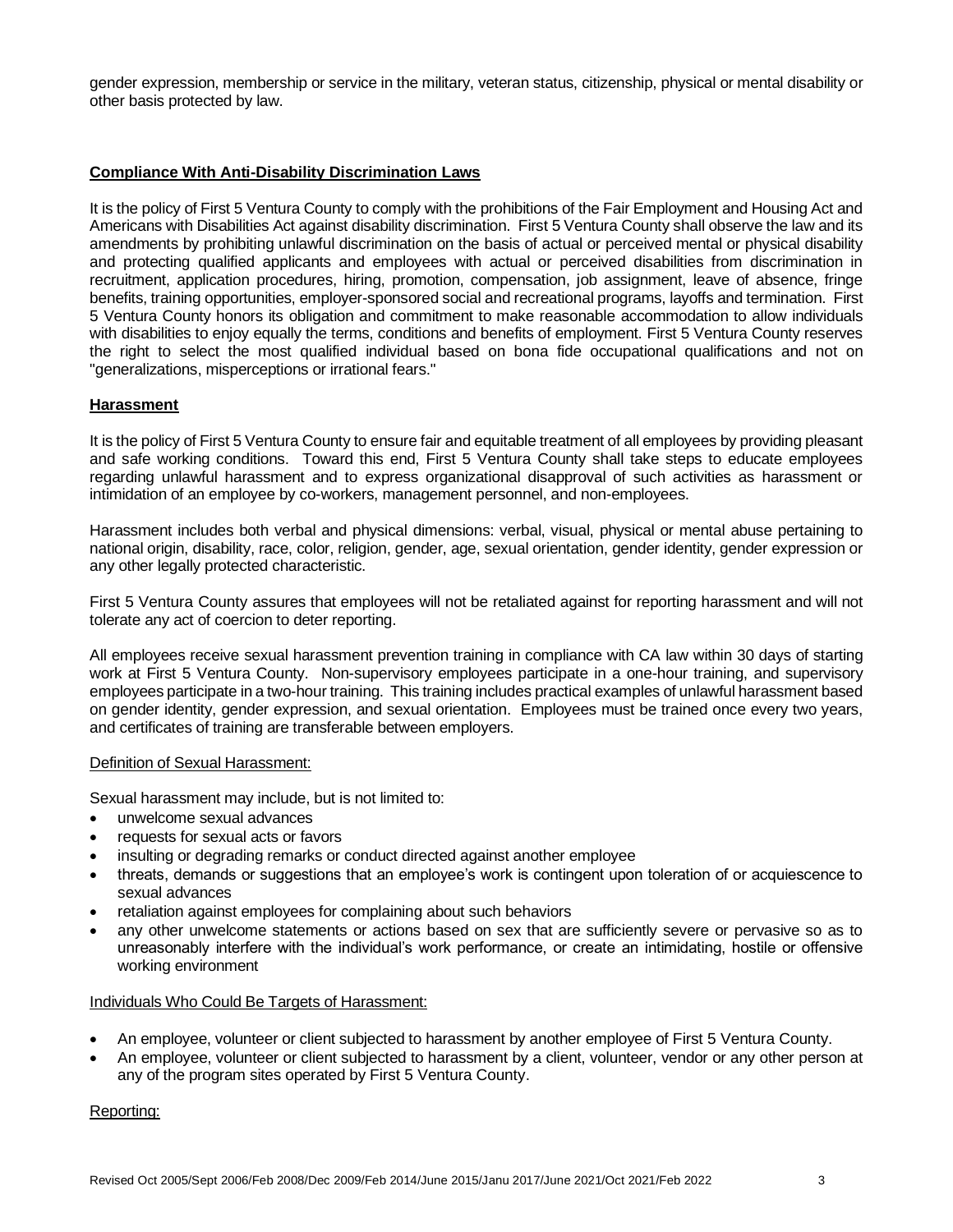For the Commission to respond quickly and properly to incidents of harassment, it is important that an employee who is a victim, observer or has knowledge of an incident of harassment report the incident. Harassment is to be reported regardless of whether the harassment was committed by an employee, volunteer, client, vendor or other person associated with First 5 Ventura County.

In order for the Commission to deal with claims of harassment, such offensive conduct or situations must be reported to the employee's supervisor or the next level of management. Or, if the employee prefers, the incident may be reported directly to the Executive Director or the Chairperson of the Commission. Supervisors are required to report all such incidents immediately and written documentation of all incidents must be forwarded to the Executive Director. Such documentation will not be placed in the reporting employee's personnel file unless the employee requests it.

Management will investigate all reports of harassment of any kind. It is understood that any person reporting an incident of harassment will be treated courteously, the problem handled swiftly and as confidently as possible in light of the need to thoroughly investigate and take appropriate corrective action. The reporting of a complaint will be in no way used against the employee, nor will it have an adverse impact on the individual's employment status.

#### Disciplinary Action:

Harassment or intimidation by an employee will not be tolerated and may result in disciplinary action up to and including termination. Supervisors or management personnel, who knowingly fail to report such incidents immediately, however minor, are also subject to disciplinary action up to and including termination. Response to an allegation of harassment committed by a non-employee will be determined by the Executive Director.

#### **EMPLOYMENT STATUS AND RECORDS**

#### **Employment Status**

All members of the staff are employed in one of the following categories:

REGULAR FULL-TIME employees are those individuals regularly scheduled to work 80 hours per pay period and are eligible for all First 5 Ventura County benefits. For the purposes of health insurance benefits only, full time is defined as 60 hours or more per pay period.

REGULAR PART-TIME employees are those individuals regularly scheduled to work less than 80 hours per pay period. Those individuals regularly scheduled to work from 40 to 79 hours per pay period are eligible for benefits on a pro-rated basis as detailed in each policy based on the number of hours for which they are regularly scheduled. Those individuals who are regularly scheduled to work less than 40 hours per pay period receive no benefits other than those required by law. For the purposes of health insurance benefits only, part time is defined as 40 to 59 hours per pay period.

Part time employees whose jobs evolve to average 40 or more hours per pay period over six pay periods will have their job duties evaluated by the Executive Director. This evaluation may result in a modification of job duties to include less than 40 hours of work per pay period or a reclassification to a benefit-eligible position.

TEMPORARY employees are employed on a temporary basis to perform specific functions for a defined period of time. These positions are not intended to be part of continuing operations. The employment status of temporary employees will not be changed due to an extension of employment in excess of that originally planned. Temporary employees receive no benefits other than those required by law.

NOTE: Employment status is determined by the Executive Director or designee and is based upon program need and budget.

## **Contract Personnel**

Contract personnel working for First 5 Ventura County are not considered employees for purposes of these Personnel Policies. Contract personnel may be retained by the Commission for specific assignments. The classification of independent contractor status is subject to review and approval of the Executive Director or designee and is based on conditions of services to be rendered and evidentiary matter furnished by contract personnel. Contract personnel are responsible for any self-employment tax, as well as required estimated income tax payments.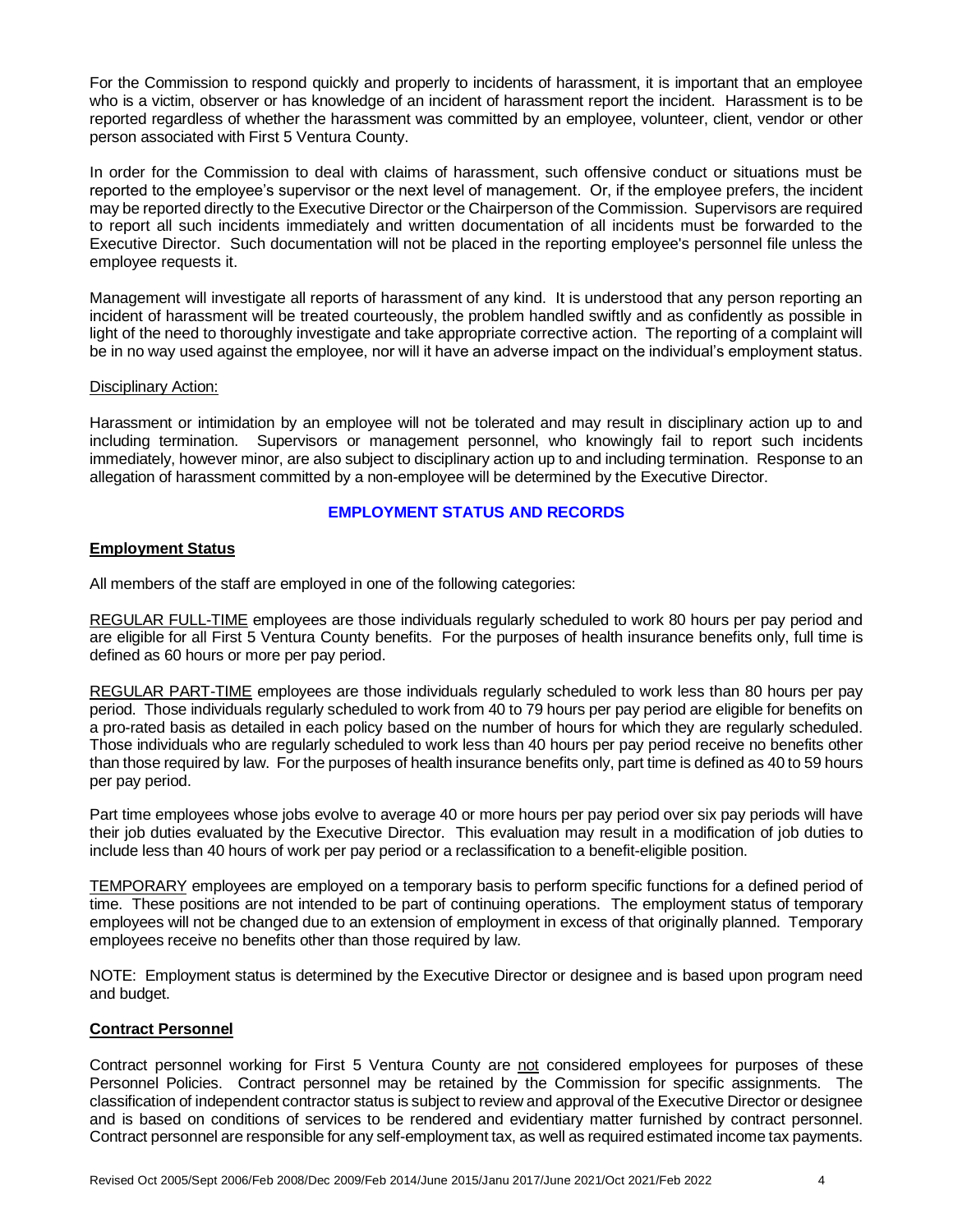#### **Volunteers**

People who volunteer their time and services to First 5 Ventura County are not considered employees of the Commission for purposes of these Personnel Policies. Volunteers are not eligible for benefits, including worker's compensation insurance. However, First 5 Ventura County values the contributions made by volunteers. Reimbursement for mileage and training costs related to volunteer activities may be available, subject to the prior written approval of the Executive Director.

#### **Employment of Commission Members**

In order to preserve the objectivity and integrity of the Commission, any member who wishes to apply for employment with the agency must first resign from the Commission.

#### **Employment of Relatives**

You may not be employed in any position where you are directly or indirectly supervised by a relative.

#### **Exemption Status**

First 5 Ventura County is governed by the Fair Labor Standards Act (FLSA) concerning payment of overtime. FLSA requires employers to pay overtime wages to employees who work more than a specified number of hours in a work week. Some jobs, however, by reason of their responsibilities and duties, have been declared exempt from these provisions.

"Exempt" employees include those who are not subject to the overtime provisions defined by the FLSA. "Nonexempt" employees must comply with the overtime provisions of the FLSA, regardless of individual titles or duties. Any employee who does not meet the qualifications for exemption as defined by the FLSA is designated "nonexempt".

Generally, an exempt employee is an employee who serves in an administrative, executive or professional capacity, and whose primary duty consists of exempt work that is intellectual, managerial, or creative and requires the exercise of discretion and independent judgment. Exempt employees do not receive overtime compensation.

Non-exempt employees are paid on an hourly basis and receive overtime compensation at rates as established by law.

#### **Introductory Period**

All employees are hired initially on an introductory status. Any employee who is promoted or transferred may also be placed on introductory status. Introductory status is intended to be an orientation, training, and mutual assessment period as well as providing the employee with the opportunity to demonstrate the necessary ability and aptitude required for the position. The introductory period is three months (90 days) and may be extended. Lifting of introductory status in less than three months is prohibited unless approved by the Executive Director.

Satisfactory completion of the Introductory Period does not alter the at-will character of the employment relationship. Either the employee or the Commission may end the employment relationship at-will at any time during or after the introductory period, with or without cause or advance notice.

#### **EMPLOYEE RECORDS AND INFORMATION**

#### **Personnel Records**

First 5 Ventura County maintains a master personnel file for each employee. All employee personnel files are maintained in a locked file. The file contains information such as, but not limited to, policy sign-off sheets, records of disciplinary actions, evaluations, certifications for increment advances, statement(s) regarding the initial introductory period, personal information such as address, insurance, emergency notification, payroll tax status, any changes in title, position, compensation, the employment agreement, vacation and time-off records. Medical information such as detailed doctor's releases and detailed insurance applications is kept in a separate file.

Each First 5 Ventura County employee is responsible for reporting any change in home address, telephone number, legal name, tax status, person to be notified in case of illness, accident or death, or any conviction of a felony or misdemeanor. In addition, employees who use their personal vehicle for Commission business must report in writing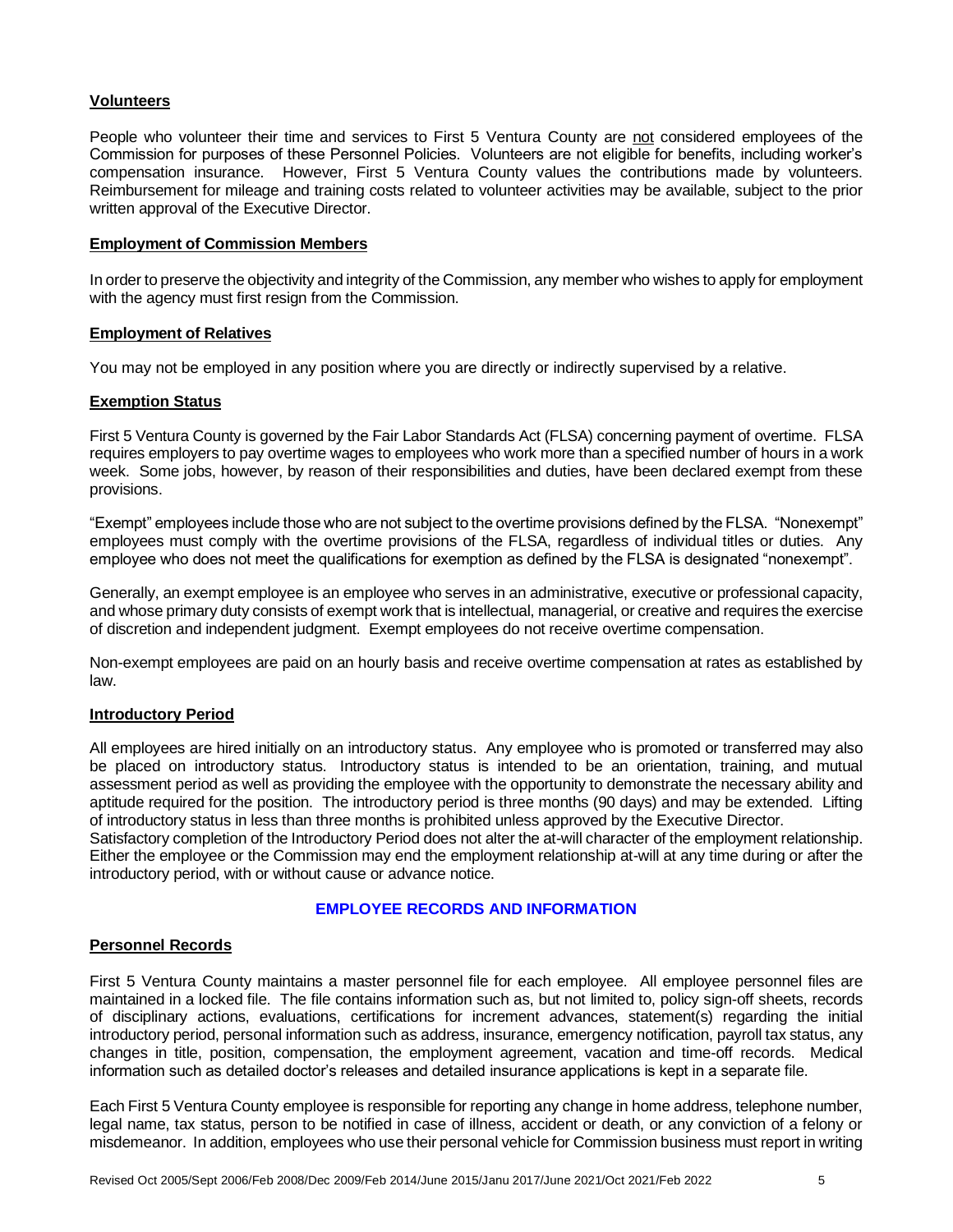any change of status in vehicle insurance, driver's license or DMV citations to the Executive Director or his/her designee within five working days.

#### **Access to Personnel Files**

It is First 5 Ventura County's policy to maintain employee specific information in personnel files and to safeguard that information from unauthorized release. Direct access to personnel files is limited to the employee's immediate supervisor and the Executive Director or his/her designee. Access to personnel files will be on a need-to-know basis only.

Every employee has the right to review his or her own file. Employees may request to see their file at any time during regular business hours (giving reasonable notice) in the designated area within First 5 Ventura County's office with a member of the Executive Director's staff present. The employee may add a "statement of disagreement" to any written memo or evaluation.

Personnel files may not be removed from the designated area within First 5 Ventura County's office. However, copies of relevant material may be furnished upon request.

## **Background Check, Criminal History, and Fingerprint Checks**

First 5 Ventura County is committed to the safety, welfare, and confidentiality of our clients and staff. To ensure this commitment, the Commission may conduct background checks on prospective employees. When statutorily authorized, the Commission may require employees to submit their fingerprints for a criminal history check. Some positions may also require a Child Abuse Central Index check.

The Executive Director is responsible for reviewing the results of criminal history checks and deciding on an appropriate action. Some of the factors that may be considered in deciding the course of action are the nature of the offense, how long ago the offense occurred, the nature of the First 5 Ventura County program or programs concerned and what steps the offender has taken since the occurrence (i.e. rehabilitation, successful completion of probation, etc.). The Commission is bound by numerous legal and contractual requirements with respect to criminal history checks for employees.

Information collected in the background check is confidential information and for the Commission's exclusive use. It may be disclosed only to authorized personnel for the purpose of making appropriate decisions concerning the contents of the history.

#### **Freedom from Tuberculosis**

If employees are working on school campuses, or working directly with families in person, verification of freedom from tuberculosis is required upon employment and every four years thereafter. If you had a TB test taken for employment with another employer which has not expired, it will be accepted to meet this requirement. First 5 Ventura County must receive TB verification within thirty days of date of hire or reassignment to school campus/direct service position.

#### **Covid-19 Staff Vaccination Requirement Policy**

Effective March 11, 2022, First 5 Ventura County staff are required to be fully vaccinated and boosted\* or submit to weekly coronavirus testing (PCR molecular or antigen). Vaccination records are maintained in confidential employee files. Un-vaccinated employees will need to submit test results weekly. Unvaccinated or incompletely vaccinated/unboosted and boosted employees must also observe all other infection control requirements, and are not exempted from the testing requirement even if they have a medical contraindication to vaccination, since they are still potentially able to spread the illness. Previous history of COVID-19 from which the individual recovered more than 90 days earlier, or a previous positive antibody test for COVID-19, does not waive this requirement for testing. \*Fully vaccinated is at least 14 days from the final vaccination dose, as recommended by the manufacturer. Boosted is one additional dose, or as recommended by the CDD.

#### **Verification of Employment and Letters of Reference**

Only the Executive Director or his/her designee is authorized to respond for First 5 Ventura County when verbal requests for references are made from former employees or from potential employers of former or current employees. Information provided will be limited to job title and dates of employment. First 5 Ventura County will not provide information about pay rates to potential employers.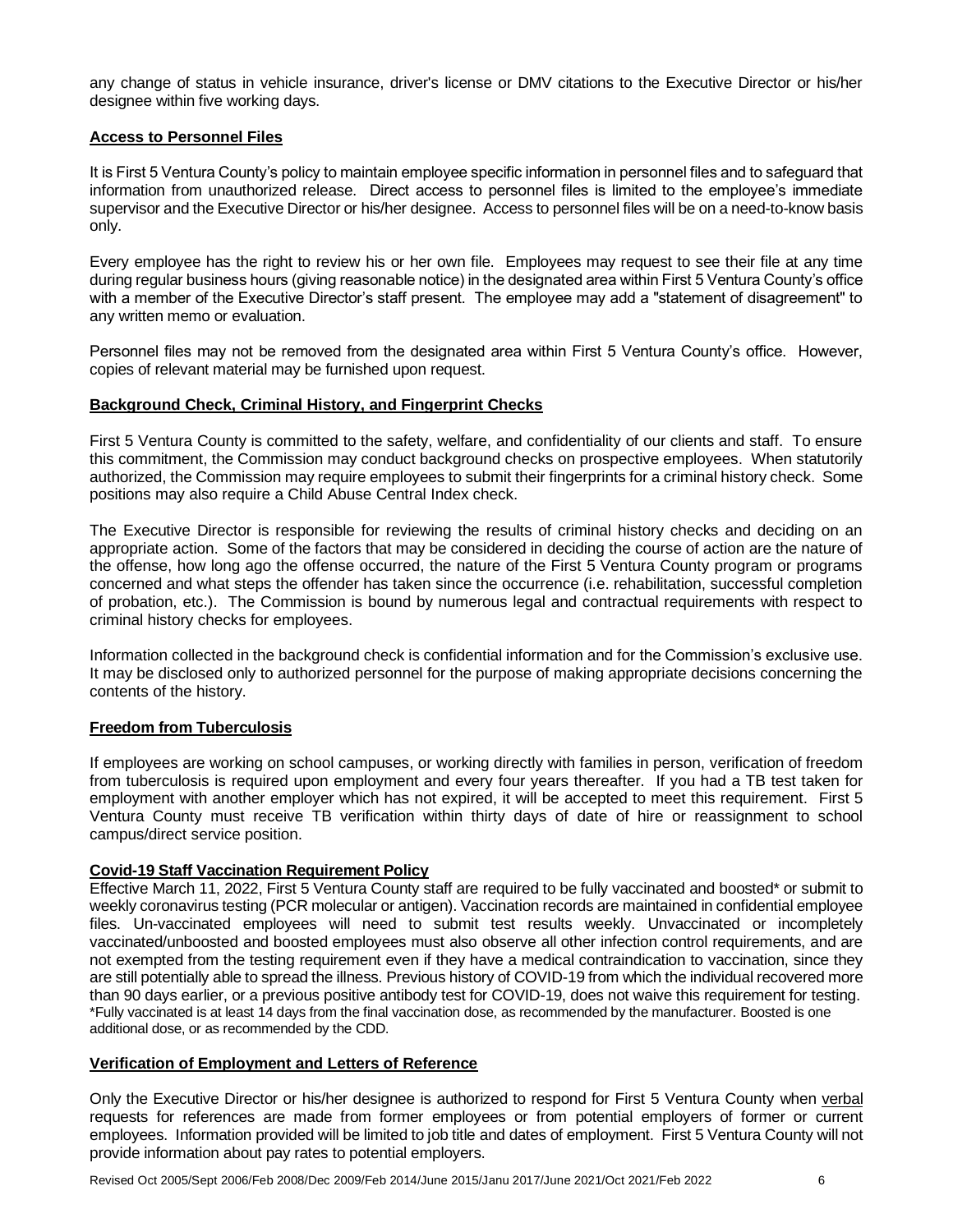Written reference requests should be directed to the Executive Director or his/her designee. Information provided will be limited to job title and dates of employment. If a release signed by the employee accompanies the request for a reference it will be forwarded to the employee's most recent supervisor. Copies of all references provided will be kept in the employee's personnel file.

Under appropriate circumstances, supervisors may write letters of reference for current and past employees. Such letters will be forwarded to the Executive Director for review and disbursement and a copy will be kept in the employee's personnel file.

All requests for financial information relating to a First 5 Ventura County employee must be authorized, in writing, by the employee prior to the information being released. These requests require a minimum of 24 hours for processing.

# **PAYROLL PRACTICES**

#### **Allowable Hours**

A normal full time work schedule in the central office is Monday through Friday from 8:30 a.m. to 5:00 p.m. Neighborhood for Learning work schedules are generally 8:00 a.m. to 4:30 p.m. Although the majority of our staff members work those hours, some may work alternative schedules based on prior arrangements with the Executive Director. Flextime schedules may include: flexible schedules, job sharing, part time schedules, compressed work weeks, and telework. Flextime may be allowed in the Executive Director's sole discretion. Factors that may be considered include, but are not limited to, whether: there is adequate staff coverage for the operating requirements of the work unit; the employee maintains performance standards in terms of quantity, quality and timeliness of work; and the work group's productivity is maintained or enhanced. At a minimum, each December the Executive Director will review all current flextime arrangements to determine continued suitability and need. New requests may be submitted at any time of the year through the procedures developed for requesting flextime.

Employees may credit as work hours any actually assigned "on-duty" hours, attendance at any required Commission related meetings or training meetings, travel time (except normal commuting and overnight travel outside of regular work hours), and in general, time at any location that is directly related to program business. Our general policy is to allow all staff to schedule as much of their work hours as possible according to the needs of the program, the best interests of our clients and organization as well as, when feasible, their own personal needs and preferences. All work schedules must be approved by supervisors before being implemented.

Nonexempt staff members may not start work before their scheduled start time or work beyond their accustomed ending time without prior approval. Nonexempt staff report their time worked in quarter hour increments.

#### **Overtime Compensation**

Overtime will be paid only to non-exempt employees for time worked that exceeds 40 hours in a work week. Time worked includes only hours actually worked and does not include vacation, sick time, or any other paid time off. If actual worked hours, not including any paid time off, are under 40 hours per week, the overtime rate will not apply. With the exception of special situations, a non-exempt employee should not alter or stray from their approved work schedule or work more than 40 hours in a work week without prior approval from her or his supervisor. If requested by their supervisors, employees are expected to work overtime. Non-exempt employees who work overtime without authorization may be subject to disciplinary action.

First 5 Ventura County will comply with all applicable laws concerning overtime. Overtime compensation is paid at the statutory rate based on the employee's regular hourly rate of pay. Overtime compensation will be paid on the regular payday following the period in which the overtime is earned.

Exempt employees are paid to perform the responsibilities and duties of their jobs rather than by the hour. As a result, they are expected to work as many hours as are necessary to accomplish their responsibilities and are not eligible for overtime pay.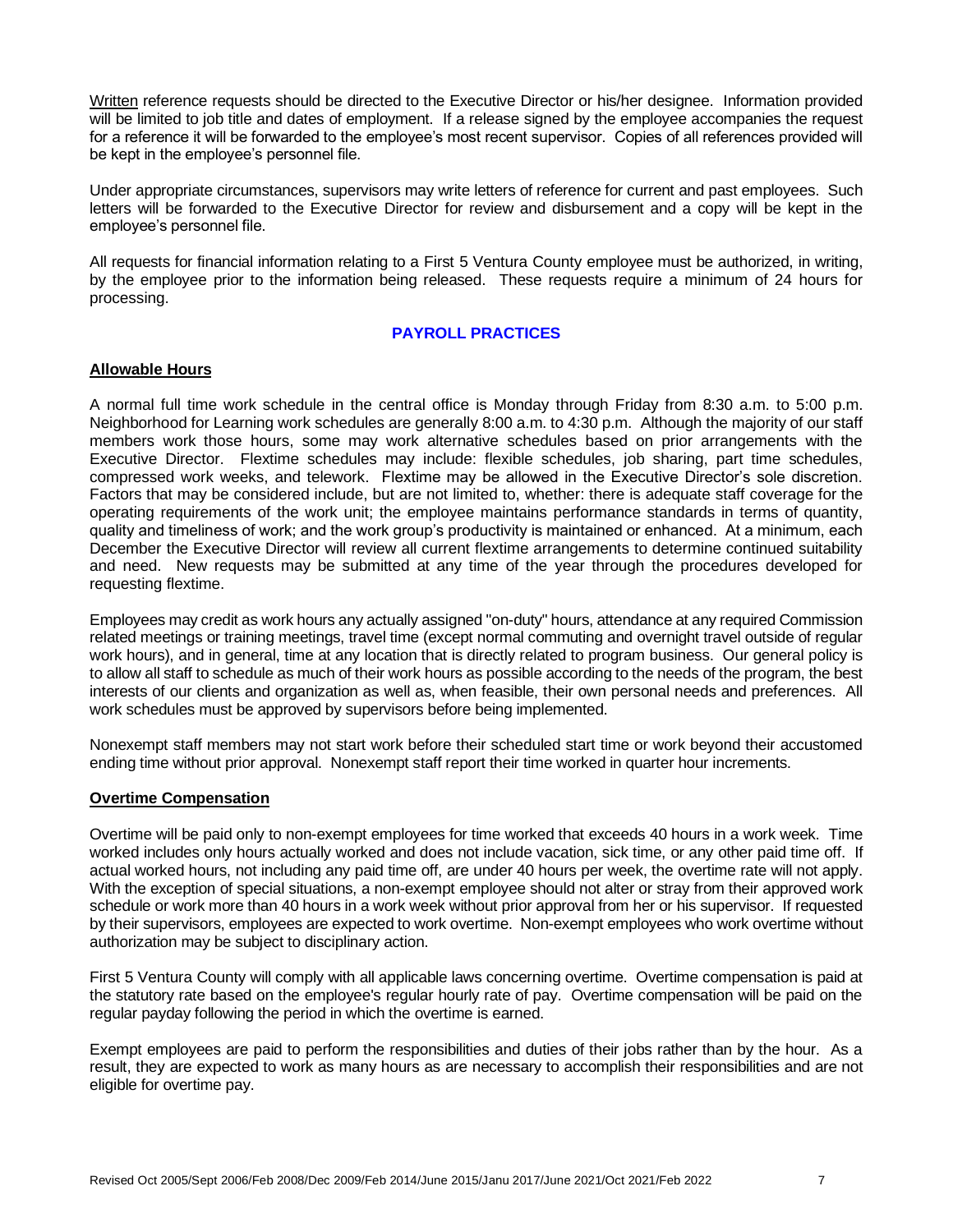## **Exempt Employee Pay**

First 5 Ventura County may require exempt employees to record and track hours and to work a specified schedule. Exempt employees must use all available and eligible paid leave (vacation, sick leave, floating holiday) when an absence is one or more full days, before allowable deductions will be made to their salary. In accordance with the Fair Labor Standards Act (FLSA) regulations, exempt employees who are required to be paid on a salary basis may not have their pay reduced for variations in the quantity or quality of work performed.

Exempt employees will receive their full salary for any week in which they perform any work and/or use available paid leave for one or more full days, without regard to the number of days or hours worked, except for the following circumstances in which salary deductions will be made in accordance with the FLSA:

- 1. Absences of one or more full days for personal reasons or for sickness/disability will only be deducted if the employee has exhausted all eligible and available paid leave benefits or has not yet sufficiently accrued eligible paid leave, or, for vacation, has not passed the introductory period.
- 2. Deductions for the first and last week of employment when only part of the week is worked by the employee. Thus, the salary will be prorated for the number of days worked in the pay period.
- 3. Deductions for unpaid leave taken in accordance with a legitimate absence under the Family and Medical Leave Act.

Deductions from pay will not be made as a result of absences due to jury duty, attendance as a witness, temporary military leave, absences caused by First 5 Ventura County, absences caused by the operating requirements of First 5 Ventura County, and partial day amounts. Improper pay deductions are prohibited by First 5 Ventura County, regardless of the circumstances. Supervisors and management violating this policy will be subject to investigation and appropriate corrective action.

#### Complaint Procedures:

Employees who believe their pay has been improperly reduced should contact the Director of Human Resources and Operations or Executive Director immediately to request an investigation. The employee will be asked to specify in writing, using the guidance above, the circumstances of the pay deduction and whether it has occurred on other occasions.

#### **Meal and Break Time**

Employees are permitted one paid rest break during each four-hour working period. Each break is 15 minutes long. Breaks are not accrued to cover time off. For example, an employee may not skip an afternoon break to leave early at the end of the day.

Meal breaks are unpaid. Full time employees receive meal breaks for a minimum of 30 minutes. Employees may, with supervisory approval, arrange to have a longer meal break by adjusting their work hours to accommodate the longer mealtime. "On-duty" (paid) meal times may be permitted only when the nature of the work prevents the employee from being relieved of all duties and the arrangement is agreed upon in writing by the employee and their supervisor. Employees may not work during break times. First 5 Ventura County recommends that breaks be taken away from the employee's desk or immediate work sites.

Both meal and break times are by arrangement with the employee's supervisor. On occasion, a change or elimination of a meal and/or break may be necessary based on workload and/or organizational needs.

#### **Pay Periods and Pay Days**

Staff members are paid biweekly on Friday.

Any special request for handling of paychecks that differs from the above policy must be in writing and approved by the Executive Director. The approved written request must be provided to the payroll department by 11:00 a.m. three days before the payday. A copy of the request will be kept in the employee's personnel file.

#### **Payroll Deductions**

Deductions from each employee's paycheck include the mandatory and voluntary deductions described below:

Mandatory deductions are Social Security, Medicare tax, State Disability Insurance, and state and federal income taxes. An employee's paycheck may be garnished for alimony, child support, delinquent loans, or for some other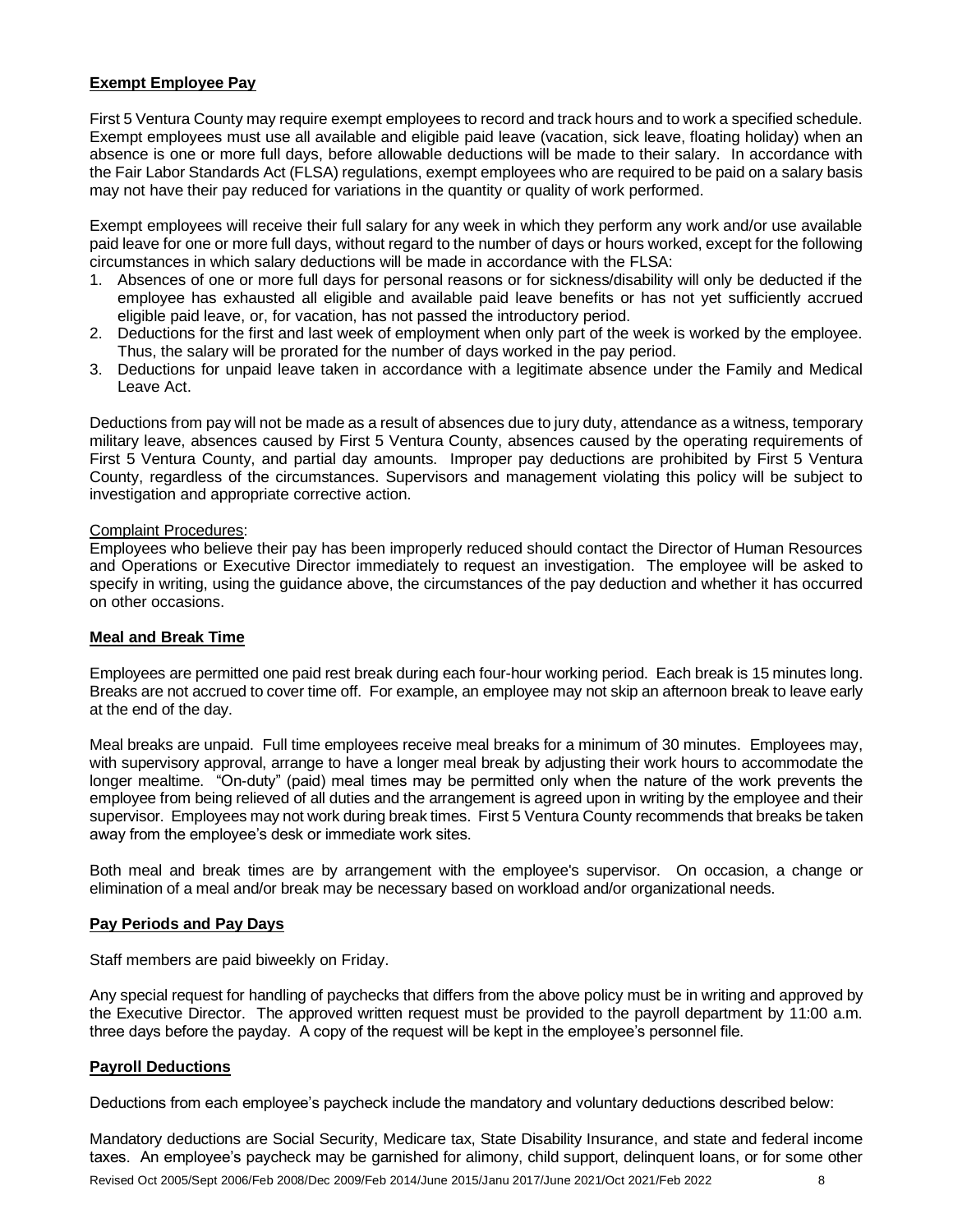reason, by court order. Employees are informed of all mandatory deductions; however, these deductions do not require written authorization of the employee.

Voluntary deductions are made only with the written authorization of the employee. Voluntary deductions include sums designated for direct deposit, retirement plan, charitable contributions, flexible spending account and health insurance. An itemized statement of all deductions from the employee's wages accompanies each paycheck.

#### **Supplemental Payments**

Staff who primarily telecommute (average of 50% of time telecommuting) are eligible for both a cell phone and utility/internet supplemental payment in the amount of \$30 each, for a total of \$60 per month. Staff who are issued an agency cell phone, but primarily telecommute shall receive the utility/internet supplement payment in the amount of \$30 per month. Staff who primarily work at a Commission location for which there is available phone and internet service or are provided with an agency cell phone and internet hot spot are not eligible for the supplemental payment.

The Executive Director will authorize all supplemental payments including determining when agency cell phones and/or hot spots will be issued in lieu of supplemental payments.

## **PERSONNEL POLICIES AND PROCEDURES**

#### **Absence Notification**

It is the responsibility of all employees to make arrangements with their supervisor in advance of any absence whenever possible. When this is not possible, employees are required to report the absence and the reason for it to their supervisor and the Office Assistant/Coordinator for your primary work location via phone or email at least fifteen (15) minutes prior to the beginning of the work shift on the day the absence begins and each day thereafter. If the absence is of such a nature that the employee cannot personally report, the employee must have someone report for them.

In the event that an employee is absent for three (3) consecutive work days and has not notified First 5 Ventura County concerning the reason for the absence, the employee will be considered to have voluntarily resigned their position. This notification will be placed in the employee's personnel record.

#### **Child Abuse / Elder Abuse Reporting Requirements**

Beginning in July 2021, First 5 Ventura County will become a direct service providing organization. While it is unlikely that non-direct service employees will come into work-related situations that involve child abuse, domestic violence or elder abuse, First 5 Ventura County's policy is that all employees have knowledge of Section 11166 of the Penal Code and Section 15630 of the Welfare and Institutions Code, (Child Abuse and Elder Abuse Reporting) and comply with their provisions should such an event occur. Additionally, employees will be trained in the prevention of abuse and molestation and follow the guidelines defined in the Abuse and Molestation Prevention policy.

SECTION 11166 (Child Abuse Reporting Requirements - a detailed summary of which is available in the Directors' office) of the Penal Code requires any child care custodian, medical practitioner, nonmedical practitioner, or employee of a child protective agency who has knowledge of or observes a child in his or her professional capacity or within the scope of his or her employment whom he or she knows or reasonably suspects has been the victim of child abuse to report the known or suspected instance of child abuse to a child protective agency immediately or as soon as practically possible by telephone and to prepare and send a written report thereof within 24 hours of receiving the information concerning the incident.

SECTION 15630 (Elder Abuse Reporting Requirements) of the Welfare and Institutions Code requires any care custodian, health practitioner, or employee of an adult protective services agency or a local law enforcement agency who has knowledge of or observes a dependent adult in his or her professional capacity or within the scope of his or her employment who he or she knows has been the victim of physical abuse, or who has injuries under circumstances which are consistent with abuse where the dependent adult's statements indicate, or in the case of a person with developmental disabilities, where his or her statements or other corroborating evidence indicates that abuse has occurred, to report the known or suspected instance of physical abuse to an adult protective services or a local law enforcement agency immediately or as soon as practically possible by telephone and to prepare and send a written report thereof within 24 hours of receiving the information concerning the incident.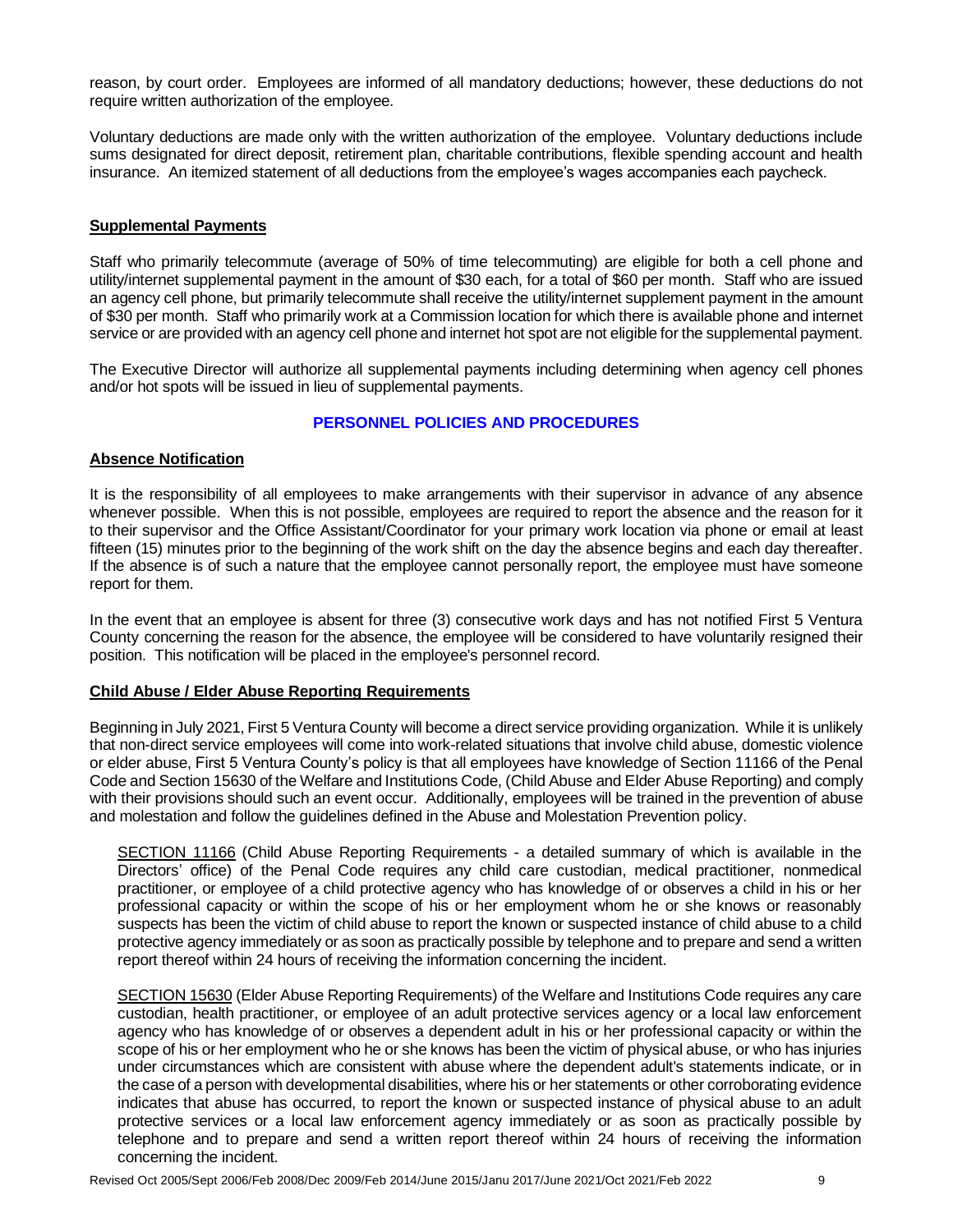# **Code of Ethical Conduct**

#### A. Ethical Responsibilities:

Each employee has an obligation to clients, fellow employees, and the administration to cooperate in accomplishing the Commission's goals, to expose corruption wherever discovered, to refrain from disclosing any confidential information, to preserve and safeguard the Commission's assets, and to uphold these principles, ever conscious that the Commission is a trust between its clients and itself.

B. Conflict of Interest:

No employee, volunteer, director, agent, or other individual involved in First 5 Ventura County activities may use her or his position for a purpose that is, or gives the appearance of being, motivated by a desire for private gain for himself or herself or others, particularly for those with whom she or he has family, business, or other ties. Neither shall any of the above named solicit, nor accept personal gratuities, favors, or anything of monetary value from any contractors or potential contractors.

- 1. No employee shall accept (other than on behalf of the Commission) any fee, compensation, gratuity, gift, payment of expense, or any other thing of monetary value in circumstances in which acceptance may result in, or create the appearance of, private gain; preferential treatment, any loss of complete independence or impartiality; the making of a First 5 Ventura County decision outside of official channels; or any adverse effect on the confidence of the public in the integrity of the Commission.
- 2. If a First 5 Ventura County employee receives a gift or honorarium as the result of a Commission activity (i.e. speaking engagement or client contact), such gift or honorarium is considered a donation to First 5 Ventura County. Specific, unique instances where an employee receives a gift or honorarium as the result of activity not directly related to First 5 Ventura County will be considered on a case by case basis by the Executive Director.
- 3. From time to time, employees may be offered gifts, entertainment or other favors from a supplier, contractor or organization with which First 5 Ventura County has business dealings. Beyond nominal gifts and common courtesies, an employee can accept no item of value. Furthermore, all employees should understand that entering into a personal relationship with a subordinate employee or with an employee of a supplier, contractor or other organization having financial dealings with the Commission creates a possible conflict of interest that requires full disclosure to the Commission.
- C. Outside Employment:

Employees may not use their relationship with First 5 Ventura County to solicit or accept private outside work, particularly of a consulting nature, that is related to their duties with First 5 Ventura County. This shall not necessarily preclude employees from securing secondary employment that does not conflict with their employment with First 5 Ventura County.

#### Prohibiting Conditions:

First 5 Ventura County employees are prohibited from holding employment outside of First 5 Ventura County service when the following conditions exist:

- 1. The employment is incompatible with the proper discharge of the duties and responsibilities of employment with First 5 Ventura County, or would impair independence of judgment or actions; or,
- 2. The employment involves such hours or work or physical effort that it would or could be reasonably expected to reduce the staff member's quality or quantity of service to First 5 Ventura County; or,
- 3. A conflict of interest exists which is detrimental to the service of First 5 Ventura County.

# Request for Approval of Outside Employment:

In order to avoid employment with competing organizations and employment that may conflict with the ability to properly perform required job functions, employees must notify and seek approval from their supervisor before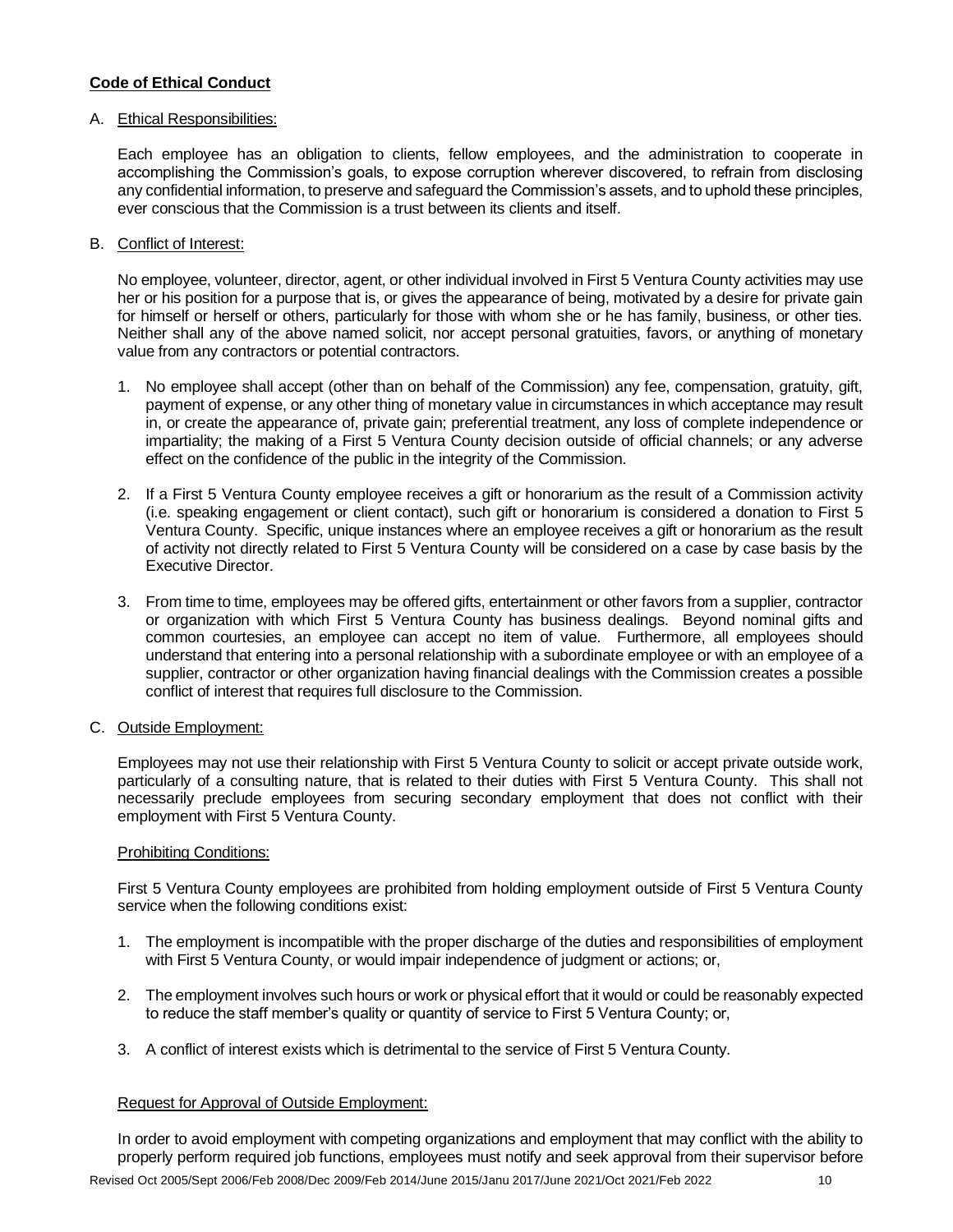engaging in secondary employment. A written request must be given to the supervisor for all outside employment. The employee must disclose to the supervisor the name of the employer, the hours to be worked and the nature and duration of the employment.

#### Requirement to Cease Working:

The Commission may require an employee to cease working outside of the Commission if the employment is in violation of any of the provisions of this article.

D. Outside Non-Profit:

First 5 Ventura County discourages participation on other non-profit Boards which currently or may in the future compete for funding with First 5 Ventura County. However, should the occasion arise where this participation would benefit First 5 Ventura County, it may be done only with the expressed prior permission of the Executive Director.

E. Political Activity:

First 5 Ventura County staff may not engage in any partisan or elective political activity whatsoever on First 5 Ventura County work time, or while identifying oneself as acting in the capacity of employee, volunteer, representative, or agent of the Commission. First 5 Ventura County may advocate for young children and their families in alignment with the approved Advocacy Policy and Policy Platform.

While representing the Commission, employees may be involved in non-partisan advocacy efforts including providing testimony or written comments, meeting with legislators or elected officials, and signing letters of support. The authorization of the Executive Director is required in advance in all such cases.

This policy in no way restricts participation in partisan or elective political activity by employees on their own time as a private individual.

#### F. Volunteer Representation on Commissions/ Committees:

First 5 Ventura County staff are encouraged to participate in community activities that relate to First 5 Ventura County services but which are not actually or potentially in conflict with First 5 Ventura County.

G. Conflict Management:

First 5 Ventura County supports a model of communication and conflict resolution concerning disagreements and differences of opinion between employees. Employees are expected to work with their supervisor(s) to find solutions in a positive and mutually respectful manner.

#### H. Employee Protection (Whistleblower):

The support of all employees is necessary to achieving compliance by First 5 Ventura County and its contractors with all applicable laws and regulations. If any employee reasonably believes that some policy, practice, or activity of First 5 Ventura County or its contractors is in violation of law, a written complaint must be filed by that employee with the employee's supervisor or the next level of management. Or, if the employee prefers, the incident may be reported in writing directly to the Executive Director or the Chairperson of the Commission. Supervisors are required to report all such incidents immediately to the Executive Director with written documentation of the incident.

First 5 Ventura County will not retaliate against an employee who in good faith, has made a protest or raised a complaint against some practice of First 5 Ventura County, its contractors, or of another individual or entity with whom First 5 Ventura County has a business relationship, on the basis of a reasonable belief that the practice is in violation of law, or a clear mandate of public policy, including policies concerning the health, safety, welfare, or protection of the environment.

In the event that any employee, volunteer, agent, or other involved individual violates anything contained within the Code of Ethical Conduct, she or he is subject to immediate termination, dismissal, or other disciplinary action as appropriate.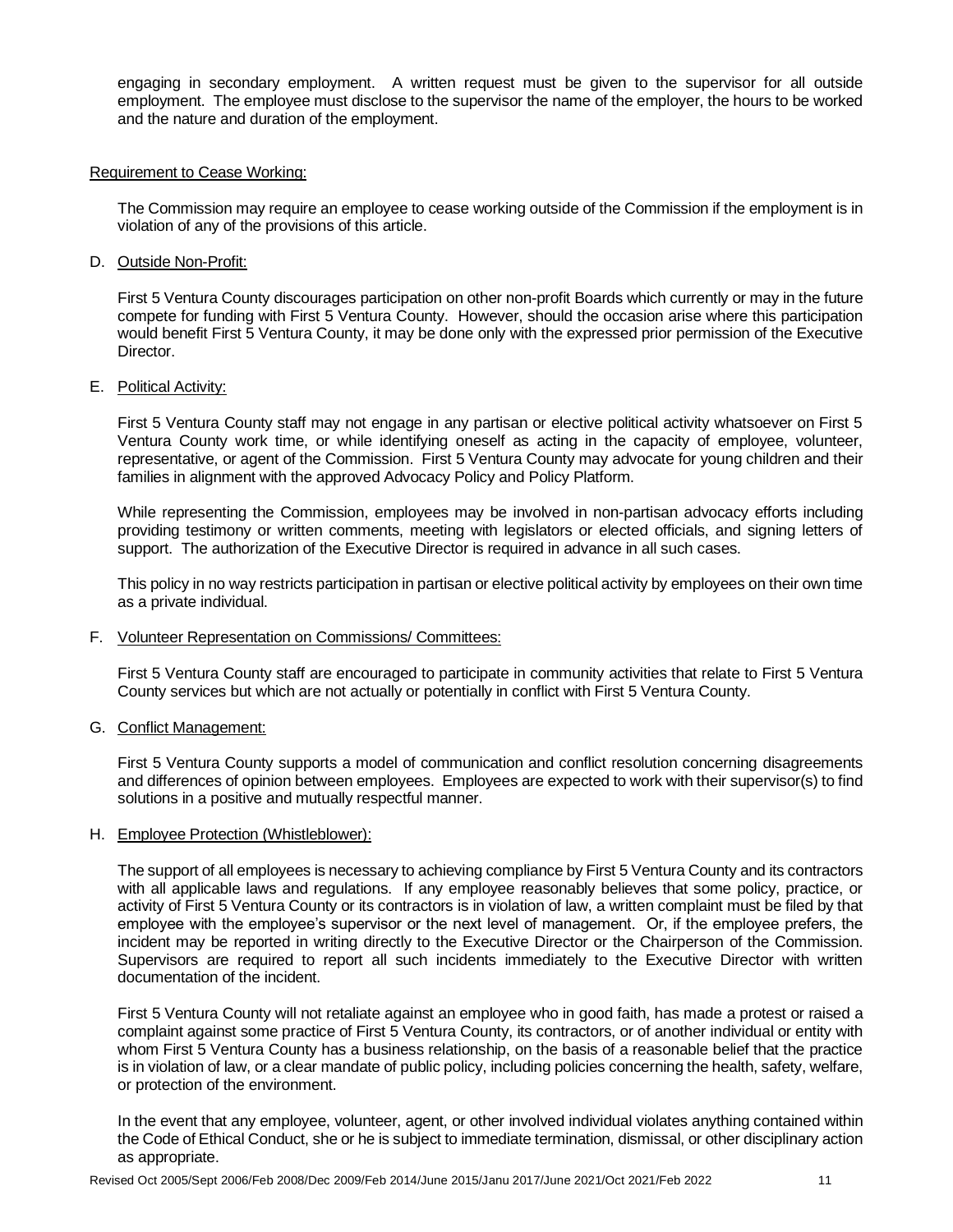#### **Confidentiality Policy**

F5VC employees must keep sensitive information regarding the children and families we serve in the strictest of confidence. Names and identifying characteristics of children and families should only be shared on a "need to know" basis. Personnel, hiring, and certain financial information is also confidential. Employees who disclose or discuss confidential information with individuals not directly related to the situation may be subject to disciplinary action up to and including termination. Employees should not discuss children's developmental needs and family information in public places, including an employee lounge or hallway. This also pertains to conversations off site. Protection of the interests of each child and family, F5VC employees, and the organization is vital in maintaining a standard of professionalism and privacy.

# **Drug Free Work Place Policy**

It is the policy of the Commission to provide a safe and productive work environment that is free from the effects of drug and alcohol abuse. Staff are expected to report to work in a condition ready to perform work duties and not under the influence of alcohol, marijuana, illegal drugs or intoxicants. Employees are prohibited from manufacturing, using, selling, dispensing, or possessing a controlled substance, including but not limited to, alcohol, illegal drugs or intoxicants, and illegal or unauthorized prescription drugs on its premises or when off-site conducting First 5 Ventura County business.

An employee reporting to work under the influence of alcohol, marijuana, illegal drugs or intoxicants, or illegal or unauthorized prescription drugs will not be permitted to enter any First 5 Ventura County premises. Any employee discovered or reasonably suspected to be under the influence while at work is required to leave the premises and arrangements for safe transportation home will be made.

Any employee bringing alcohol, illegal drugs or intoxicants, or illegal or unauthorized prescription drugs on to First 5 Ventura County premises, using them on First 5 Ventura County premises or dispensing, selling or buying them on First 5 Ventura County premises may be subject to disciplinary action, up to and including termination.

Any employee convicted of violating a criminal drug statute must inform the Executive Director of such conviction (including pleas of guilty and nolo contendere) within five days of the conviction occurring. Failure to do so subjects the employee to disciplinary action up to and including termination for the first offense.

Supervisors should consult with the Executive Director's office for proper procedures to be followed in regard to this policy.

#### **Health and Safety**

It is the policy of the Commission to provide a safe and healthful environment to all employees. It is the intent and resolve of First 5 Ventura County to institute and administer a comprehensive and continuous occupational Injury and Illness Prevention Plan (IIPP) in accordance with all current CAL/OSHA regulations.

The Executive Director or his/her designee is the Safety Officer and is responsible for maintaining the IIPP at First 5 Ventura County. The Executive Director or his/her designee provides leadership for the IIPP, for its effectiveness and improvement, and for providing safeguards as necessary.

Supervisors are responsible for ensuring that all activities are performed with the utmost regard for the safety and health of all personnel involved. As appropriate, supervisors will ensure proper training in activities that could be unsafe if performed improperly.

Employees are responsible for cooperation with all aspects of the IIPP - including compliance with all rules and regulations -- and for continuously practicing safety while performing their duties. Employees are encouraged to notify the Executive Director or his/her designee of any safety concerns so that those concerns may be addressed in a timely fashion.

Information on general office safety, client and staff safety and protocol for difficult clients can be found in the Executive Director's office.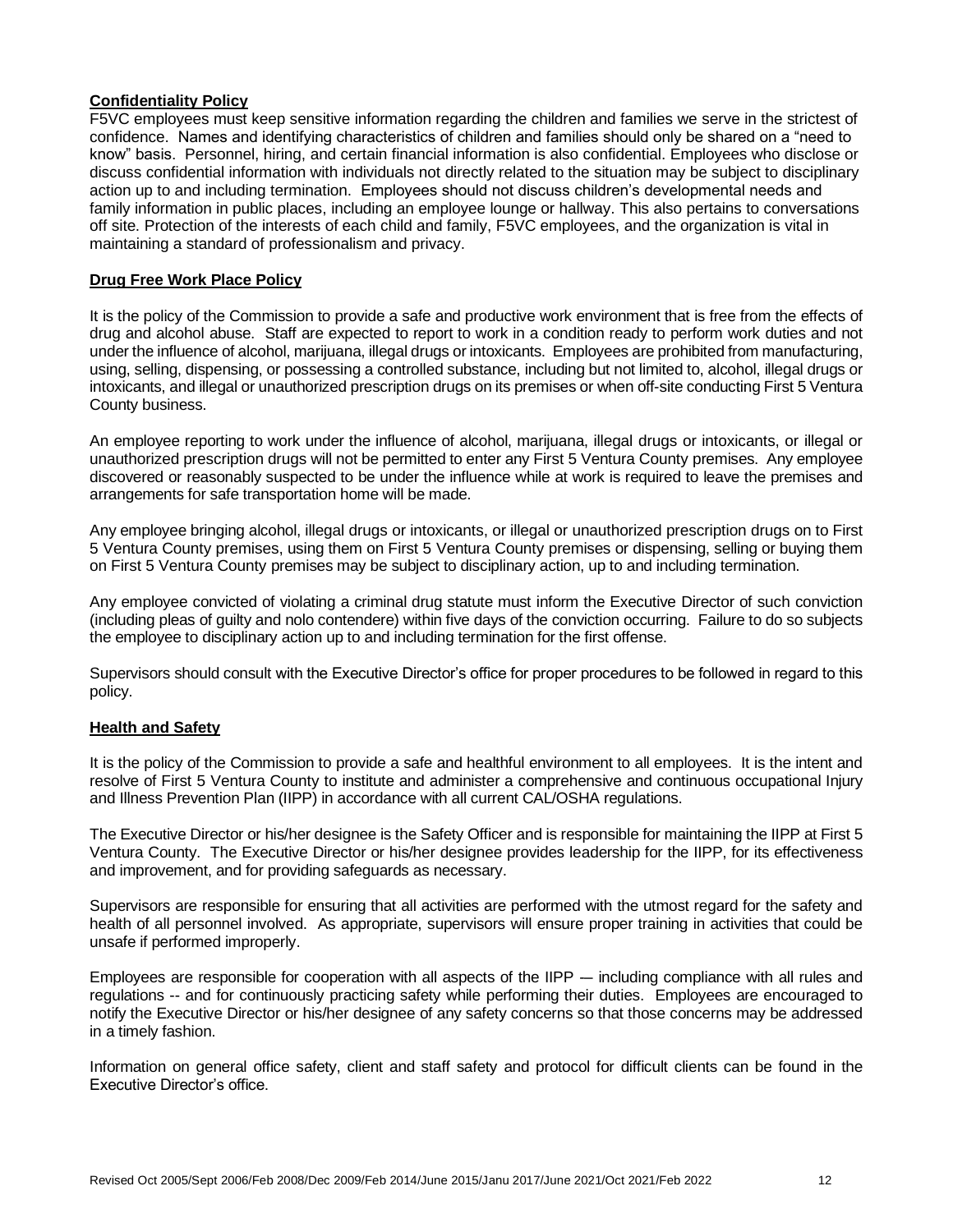# **Worker's Compensation Insurance**

First 5 Ventura County maintains worker's compensation insurance as required by law. When a job-related injury occurs and after appropriate first aid or emergency treatment is administered the Director of Human Resources and Operations should be contacted immediately. The Director of Human Resources and Operations will provide the injured employee with a referral to an approved medical care provider. In addition, the Director of Human Resources and Operations will provide the required DWC form to the employee within 24 hours of the first report of the accident or illness. The supervisor and the employee should complete an accident reporting form. If the injury results in lost time beyond the day of injury or requires medical treatment other than first aid, and the employee elects to file for Worker's Compensation, then the following steps should be taken:

- 1. Contact the Director of Human Resources and Operations immediately after the occurrence of the injury. The Director of Human Resources and Operations will then supply accident report forms both to the employee and their supervisor.
- 2. The Director of Human Resources and Operations is then required to report the injury to the insurance carrier as soon as possible. The Director of Human Resources and Operations will collect all information necessary to file a worker's compensation claim.
- 3. Both the employee and supervisor should cooperate with the Director of Human Resources and Operations to process the correct paperwork. Copies of medical bills, police reports, and the accident report form should be sent to Director of Human Resources and Operations.

#### **Personal Appearance**

Dress, grooming and personal cleanliness standards contribute to the morale of all employees and affect the image First 5 Ventura County presents to visitors, clients and the community. Employees are expected to dress and groom in keeping with the requirements of the job and in a manner that will reflect favorably upon the employee and First 5 Ventura County.

Employees should present a clean and neat appearance at all times. Employees should consult her or his supervisor or the Executive Director's office concerning questions as to what constitutes appropriate attire.

#### **Personal Property**

Employees who bring personal belongings to the office to decorate their workspaces or common areas or to facilitate their work must ensure that such items are prominently marked to indicate ownership. The Commission is not responsible for loss or damage to staff member's personal property. Any personal belongings and/or decorations brought to First 5 Ventura County premises must comply with all First 5 Ventura County policies, including the policies prohibiting harassment and discrimination.

#### **Smoking**

In consideration of the health and safety of all our staff members, we maintain a smoke-free environment.

#### **Telephones**

First 5 Ventura County office phones may not be used for personal long-distance calls.

Employees who do not receive supplemental Telework payments shall be reimbursed for their personal telephone expenses when they are required to make business-related calls on behalf of First 5 Ventura County. The reimbursement for use of personal phones shall be limited to the actual cost of the business-related call as indicated on the phone bill. Use of personal cellular phones is discouraged unless specifically approved by the Executive Director or the employee's supervisor as necessary and appropriate in which case reimbursement will be individually negotiated.

Claims for personal/cellular telephone expense reimbursement must be submitted within 3 months of actual occurrence with a copy of the phone bill. Allowable calls must be underlined or circled with a notation of the name of the business/client/person called. (Client numbers or other identifiers approved by Executive Director may be substituted for client names.) Claims for personal/cellular telephone expense reimbursement must be approved by the Executive Director.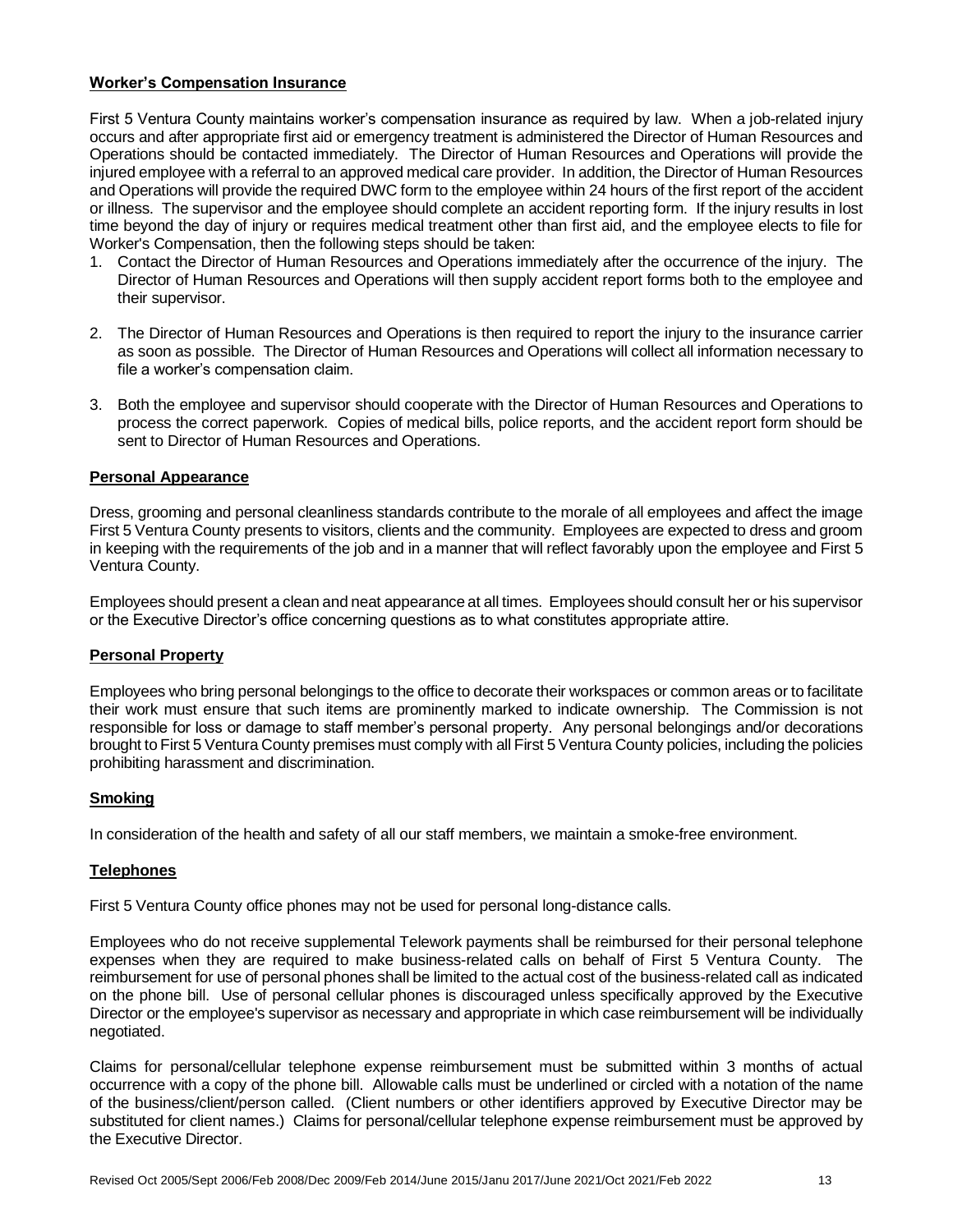# **Work Place**

#### Employee Work Space

First 5 Ventura County views all data collection and storage mediums (bookshelves, file cabinets, desk drawers, computers, etc.) as Commission property and, while it does not prohibit storing personal property, records or information within the employee's work area, the Commission does not consider the employee to have any right to privacy in such circumstances. No storage device may be locked in such a manner as to prevent management from gaining access during the employee's absence. Therefore a copy of passwords, combinations and keys must be provided to the Executive Director or the Executive Director's office if an employee uses such a device.

First 5 Ventura County reserves the right, periodically and without notice, to review, survey, search and otherwise monitor the actions of its employees while on First 5 Ventura County premises or during paid work time.

#### Personal Mail

Employees must not use the First 5 Ventura County address as their personal mailing address. All mail, including personal mail, delivered to First 5 Ventura County will be opened and routed to the addressee (with the exception of certain confidential materials).

#### Telephone and Voice Mail

In order to keep phone lines free for business purposes, employees should keep personal phone calls to a minimum. The Commission reserves the right, periodically and without notice, to monitor phone and voice mail activity. Any such monitoring will be restricted to the ordinary course of business and will be done in accordance with relevant state and federal laws. Employees may be required to reimburse First 5 Ventura County for charges resulting from personal use of the telephone. Abuse of the telephone and/or voice mail system may result in disciplinary action.

#### Computers, Email and Internet

Computers, computer files, email, Internet access and software are the Commission's property and are intended for business use only. Employees should not use a password, access a file, or retrieve any stored communication without authorization. In addition, employees are prohibited from using email or the Internet for receiving or transmitting pictures, sounds or text that contain sexually explicit material, ethnic or racial slurs or that might otherwise reasonably be construed as harassment or disparaging of others based on their race, national origin, gender, sexual orientation, gender identity, gender expression, age, religious beliefs or actual or perceived disability. Employees should not install software programs without the prior authorization from the Executive Director. To ensure compliance with this policy, computer and email usage may be monitored. First 5 Ventura County reserves the right to override any individual password and access all electronic mail messages in order to ensure compliance with this policy.

#### **EMPLOYMENT AND HIRING PRACTICES**

#### **Job Posting**

Job postings detailing open positions and their requirements shall be posted on the First 5 Ventura County website and distributed to current employees. Postings will remain open for a minimum of five regular workdays from the day they were posted. All postings are open to internal and external candidates except postings designated as internal.

Internal postings are only available to current employees, volunteers and employees who have been laid off within the six (6) months previous to the posting date. Employees wishing to apply should send a letter of intent or a resume to the Executive Director's office.

#### **Position Descriptions**

Prior to recruiting for any open position, a current job description shall be on file in the Executive Director's office. The job description and corresponding salary range must be approved by the Executive Director.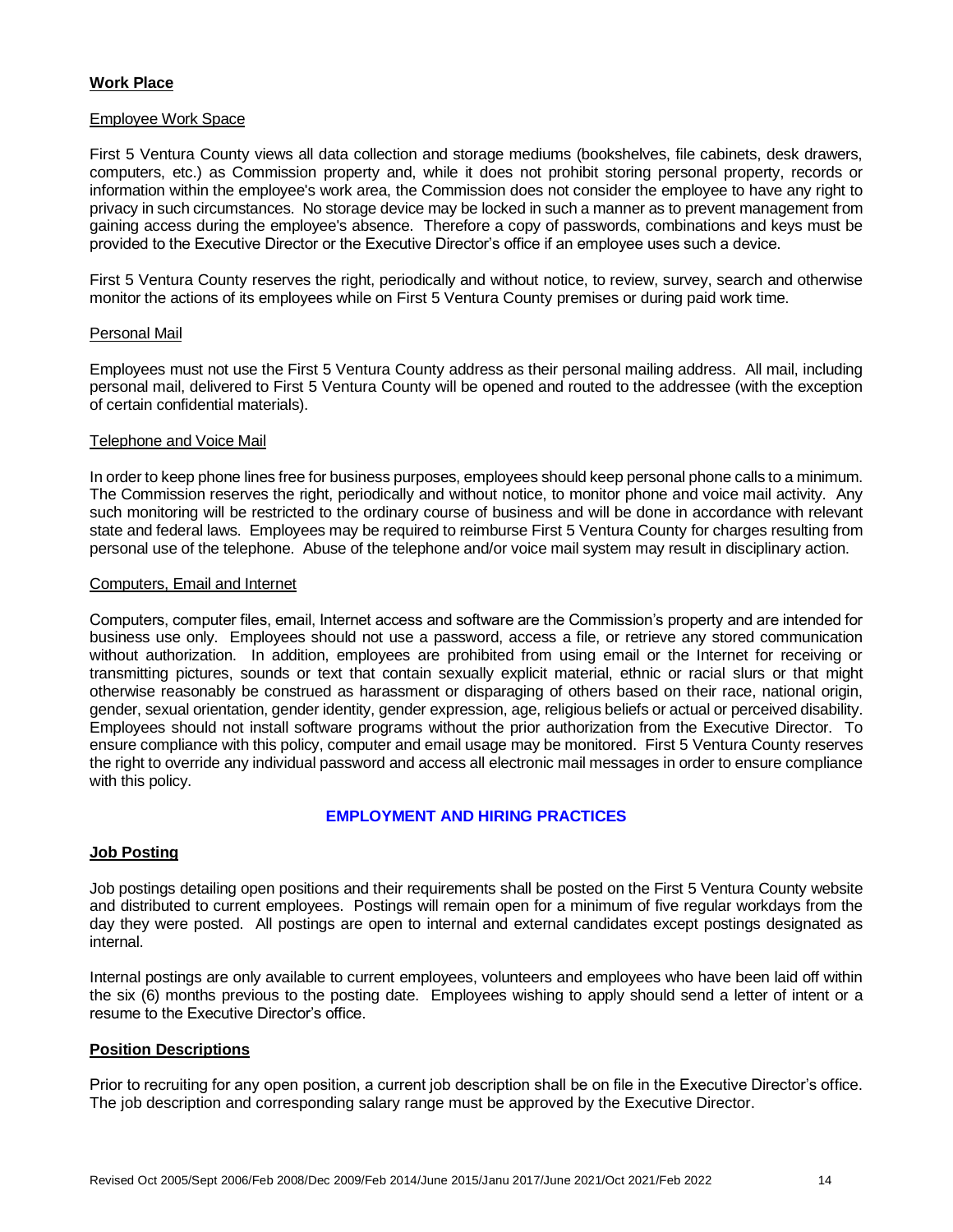### **Wages**

At First 5 Ventura County, we strive for fairness and equity in all our policies and practices, including those that affect compensation. We offer a compensation package (your annual salary plus benefits) that reflects competitiveness in the marketplace and concern for our staff members' ability to balance their work and personal lives. Compensation rates are set at least annually by the Executive Director. The salary ranges are reviewed periodically by the Commission.

Exempt employees' wages are based on a biweekly rate. Non-exempt employees are paid at an hourly rate. In special circumstances some employees may be paid on a fee percentage basis. Compensation is paid by position according to a salary schedule. The Executive Director will determine the pay rate for new employees, within the established salary range for the position.

An employee may start at a pay rate greater than the salary range for that position if he or she is transferred into the position as an alternative to layoff and would otherwise receive a decrease in pay.

The compensation of the Executive Director is not a part of the pay rate schedule and will be determined annually by the Commission, upon review of the Executive Director's work performance and the compensation paid for private and public sector positions of a similar nature.

#### **Performance Reviews**

#### Initial Performance Review

Performance evaluations are conducted in order to review the job performance of each staff member. The employee will be evaluated by his or her supervisor three months after the date of hire for the currently held position. This review will constitute an initial evaluation of competence and suitability for the position.

This process does not imply a promise of employment until the end of the introductory period. Nor does it alter the at-will nature of employment or imply that discharge will occur only for cause.

#### Annual Review

Additionally, each staff member will be evaluated on their performance, usually in June or July. Annual reviews will be conducted in accordance with individual performance goals set for each employee at the beginning of each fiscal year. Exceptions to the annual review process may be made by the Executive Director. All evaluations will be conducted using forms approved by the Executive Director, and those forms will become a permanent part of the employee's personnel record.

A full written performance appraisal may not always be required to implement changes in compensation/employment status outside of the probation/annual performance process. A change in compensation or employment status cannot be implemented, unless approved by the Executive Director. This process does not alter the at-will nature of employment or imply that discharge may occur only for cause.

#### **Internal Promotions and Transfers**

At the discretion of the Executive Director, positions at First 5 Ventura County may be filled internally, if contract and grant requirements permit. The following methods are available:

- 1. Promotion an employee may be moved to a position of higher responsibility in the organization, for which they meet the minimum job qualifications as specified in the particular position's job description.
- 2. Transfer an employee may be moved to a position for which they meet the minimum job qualifications, as specified in the particular position's job description.
- 3. Internal Hiring When First 5 Ventura County management ascertains that current staff or volunteers may have the appropriate qualifications to fill an open position, a job announcement will be posted at all First 5 Ventura County offices for a period of five regular work days. All hiring decisions for internal recruitment will be based on experience and qualifications, as specified in the position description. At the end of the internal hiring period, if the position remains unfilled, it will be re-advertised as an external hire.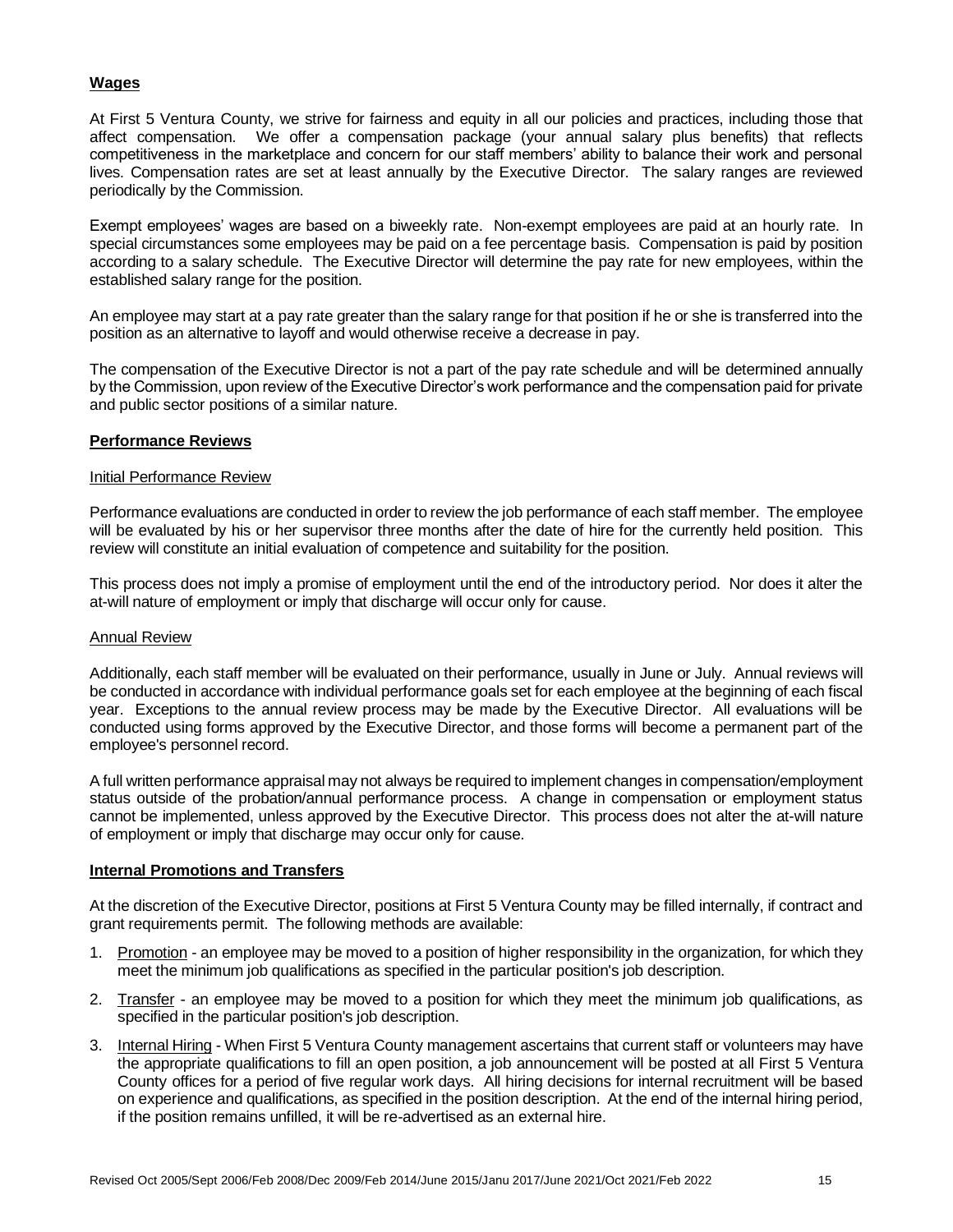Any employee who is promoted, transferred, or internally recruited may be placed on introductory status for up to six 6 months to provide an orientation, training and mutual assessment period. During this introductory period, the employee continues to earn all related First 5 Ventura County benefits. Employees who apply for and receive new positions do not necessarily maintain the same rate of pay.

The position of Executive Director is filled by the Commission who formulate their own policies of recruitment and hiring.

# **Disciplinary Action**

Employees are expected to observe certain standards of conduct and job performance. When conduct or job performance does not meet First 5 Ventura County's standards, employees will be subject to discipline, including termination. In the discretion of the Executive Director, employees may be given reasonable opportunity to correct the deficiency, in which case discipline less than termination may be imposed. While termination for unsatisfactory performance and other conduct will often be preceded by lesser forms of discipline, First 5 Ventura County reserves the right to proceed directly to any form of discipline, including termination, when First 5 Ventura County in its sole discretion deems such action appropriate.

Set forth below are examples of conduct that may subject an employee to discipline, including termination. This list is exemplary and not exhaustive. Therefore, employees should be aware that conduct not specifically listed below, but which adversely affects, or is otherwise detrimental to, the interests of First 5 Ventura County, including its employees, volunteers or directors, may also result in discipline, including termination.

- 1. Inappropriate, non-professional or unethical conduct.
- 2. Failure to perform assigned duties as per job description.
- 3. Unexcused absences from work.
- 4. Illegal activity that adversely affects either the organization and/or the employee's ability to perform his/her duties.
- 5. Failure to report the existence of an unhealthy or an unsafe work condition or engaging in an unsafe act.
- 6. Lack of compliance with any of the requirements delineated in any program operations manual or these personnel policies.

Other examples include: Breaching confidentiality; Violating the drug- and alcohol-free workplace policy; Theft including, but not limited to, the removal of agency property or the property of another employee from agency premises without prior authorization; Walking off the job without supervisory approval; Fighting, roughhousing, abusive language or conduct that is hostile or disrespectful toward a co-worker, supervisor, board member, volunteer, or any person(s) associated with or served by this agency; Disregarding established safety procedures; knowingly creating an unsafe work situation for self or co-worker; Falsifying or altering records or time sheets; Refusing to perform a work-related duty when directly instructed to do so by a supervisor or member of management; Possessing weapons or firearms on this agency's property; Unauthorized use or dissemination of proprietary information; Violating this agency's equal opportunity or harassment policies; and Unauthorized use of agency property, including vehicles.

Nothing in this policy statement alters the at-will nature of employment with First 5 Ventura County. Either the employee or First 5 Ventura County may terminate the employment relationship any time with or without cause and with or without prior notice.

# **Lay-Offs**

Lay-offs for lack of work, lack of funds or reorganization shall be on the basis of program need, an evaluation of personnel qualifications, performance and seniority within the affected job position and program.

An employee whose position has been eliminated or changed due to a lack of work or lack of funds *may* be reassigned by First 5 Ventura County to any available position for which the employee meets the minimum requirements. Such re-assignment consideration may include needs of the program, an evaluation of qualifications, job performance, recommendation of supervisor, and seniority in the former job position. When an employee is reassigned to another position, seniority continues unchanged. A reassignment may result in a change of pay and/or a change in benefits.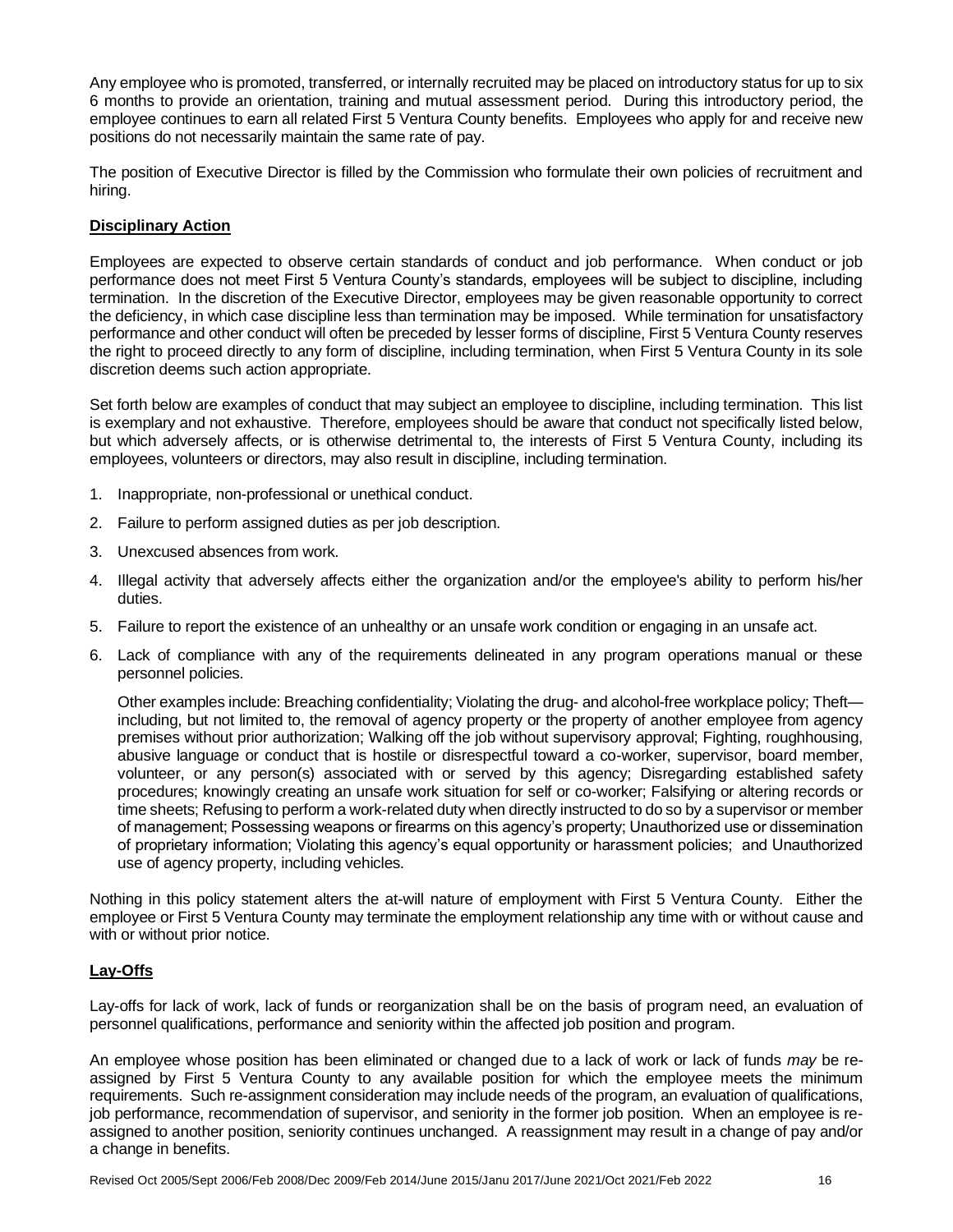#### **BENEFITS**

#### **Employee Benefits**

All employees who are regularly scheduled to work an average 40 hours per pay period or more receive paid sick leave, personal leave, vacation, and holidays (pro-rated for part time staff members, as specified below). First 5 Ventura County reserves the right to add, delete or modify the benefits at any time in its sole discretion.

Please see the following specific policies for a detailed description of each benefit.

#### **Health Insurance**

The Commission will pay for a health care package for employees regularly scheduled to work 60 hours or more per pay period that includes medical, dental and vision coverage for the employee and their immediate family, including domestic partners. Employees demonstrating that they have access to other coverage can choose to opt out of the Commission sponsored plan. Health insurance benefits for part time employees who are regularly scheduled to work 40 to 59 hours per pay period will be pro-rated, with the Commission paying the pro-rated share of 75% for regular schedules of 40-49 hours per pay period and 90% for 50-59 hours per pay period and the employee paying the balance.

## **Health Insurance Premium Benefit**

Other than leaves governed by the Family and Medical Leave Act (FMLA) and/or California Family Rights Act (CFRA), First 5 Ventura County is not obligated to pay any benefits or compensation to someone on an unpaid leave of absence. First 5 Ventura County, however, values its employees and is concerned about an employee's possible loss of medical insurance. Therefore, when an employee exhausts paid leave and goes on unpaid leave for medical purposes, including maternity leave, First 5 Ventura County will continue to pay up to three (3) months of health care premiums for employees who have passed the introductory period on a non-FMLA/CFRA medical leave. Following this period, an employee may make personal payments to continue coverage.

#### **COBRA Insurance Continuation**

If employees and covered dependents are in a position to lose health insurance coverage as a result of certain qualifying events (including termination or reduction in hours), they may have certain rights to remain on the insurance plan at their own expense through COBRA. More information regarding COBRA coverage, costs, and administrative procedures is available from Human Resources. Employees who experience a "qualifying event" (e.g. marriage, divorce, adoption) must provide written notice to Human Resources within 60 days of the qualifying event.

#### **Employee Retirement Plan**

The Commission will provide retirement plan(s) that an employee can elect to contribute a percent of their pre-tax salary towards. Under these plan(s) a separate account is established for each participant and each account is selfdirected; the employee controls their investments. The Commission will provide a 3% contribution and match an additional contribution of up to 4%, for a total of up to 7% of the employee's salary.

#### **Holidays**

The Commission has established twelve holidays during which offices will be closed:

New Year's Holiday **Martin Luther King Day** President's Day<br>Memorial Day Holiday **Munteenth** Juneteenth Labor Day Veteran's Day Thanksgiving Day

Independence Day Holiday Day after Thanksgiving Christmas Day Christmas Christmas Eve or Day after Christmas

If an identified holiday falls on a weekend, the Executive Director will determine whether to observe the previous Friday or the following Monday as the holiday. The Executive Director will determine on an annual basis whether to observe Christmas Eve or the day after Christmas. An employee must work (or receive paid time off) his/her preceding scheduled workday or the scheduled workday after the holiday to be eligible for the paid holiday.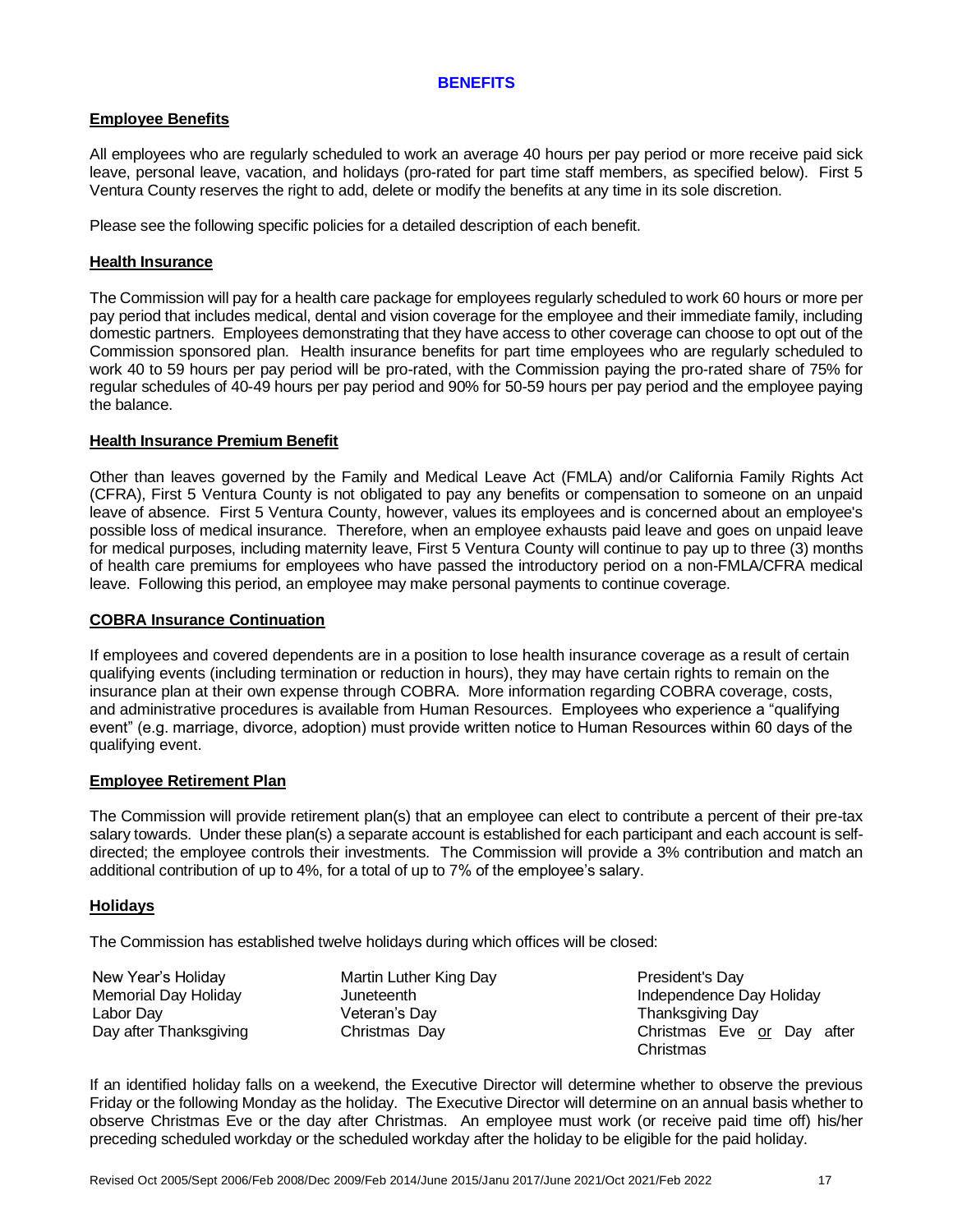When a holiday falls on a regularly scheduled day off of an employee who works an alternative work schedule (for example, a 9/80 schedule), the employee will receive a floating holiday that may be used within one month.

Regular part time employees who are regularly scheduled to work 40 to 79 hours per pay period are entitled to a pro-rata share of holiday pay based on their regularly scheduled hours.

In addition, regular full time employees shall receive two (2) floating paid holidays, with the exception of new employees hired after June who shall receive one (1) floating paid holiday for the calendar year in which they were hired. Floating holidays may be used on holidays that are not observed by the First 5 Ventura County such as Cesar Chavez Day, or any day during the year, but cannot be carried over from one year to the next.

Holidays are not a reimbursable benefit upon termination. In the event of a termination coinciding with a holiday, an employee must work a minimum of one day after the holiday to be eligible for that holiday pay.

#### **Vacation**

Regular full time staff members earn paid vacation at their regular rate of pay, computed hourly, as follows:

|                   | Hours per  | Hours per |
|-------------------|------------|-----------|
| Length of Service | Pay Period | Year*     |
| $0 - 24$ months   | 3.077      | 80        |
| 25 - 36 months    | 4.62       | 120       |
| 37 or more months | 6.15       | 160       |
| $+1$              |            |           |

\*When there are 26 pay periods in a year

Employees who work between 40 and 79 hours per pay period earn paid vacation at their regular rate of pay, computed hourly, prorated based on the number of hours regularly scheduled to work per pay period. (For example, an employee who has been employed 30 months and who is regularly scheduled to work 40 hours per pay period would earn 2.31 hours per pay period or 60 hours per year). Anniversary dates for vacation accruals correspond to the employee's original hire date as a Regular employee assuming no break in service has occurred. If there is a break in service, a specific anniversary date will be determined by the Executive Director.

The maximum amount of vacation that an employee may accrue is equal to one and one-half times their annual benefit based on their years of service with First 5 Ventura County. Employees who have accumulated the maximum amount of vacation will not be eligible to accrue further vacation hours until their accumulated vacation time falls below the maximum allowable. Exceptions to this policy, based on extraordinary circumstances, require the approval of the Executive Director. The maximum amount of vacation that a Regular Part Time employee may accrue is equal to one and one-half times their annual pro-rated benefit.

Employees who transfer to a position with a maximum accrual rate that is lower than their current amount (for example, from a full time to a part time position) will retain their existing vacation balances but will, from that point forward accrue vacation at the pro-rated rate based on their regularly scheduled hours up to the accrual maximum described above. An employee who transfers to a position with a lower maximum accrual rate and who has a leave balance that equals or exceeds the maximum accrual of the new position will not accrue any additional vacation until sufficient vacation time is used to reduce the accrued vacation below the maximum vacation accrual amount.

Vacation time is a benefit that is earned before it can be taken. It is based on actual hours worked. Employees on any type of leave without pay do not accrue vacation credits. New employees are not entitled to take accrued vacation until they have successfully completed the introductory period. The Executive Director has authority to grant exception to this 90-day requirement.

No more than 80 hours leave time may be taken at one time without the Executive Director's approval. Vacation requests in July, August and December should be made at least 30 days in advance. Other requests should be made 14 days in advance and require prior approval of an employee's supervisor.

The Commission recognizes the value of time away from work responsibilities and encourages staff members to use all accrued vacation benefits on a timely basis. Because we believe that time away from work is beneficial for rest and rejuvenation, staff are not permitted to take pay in lieu of vacation time. Accrued and unused vacation time is a reimbursable benefit upon termination.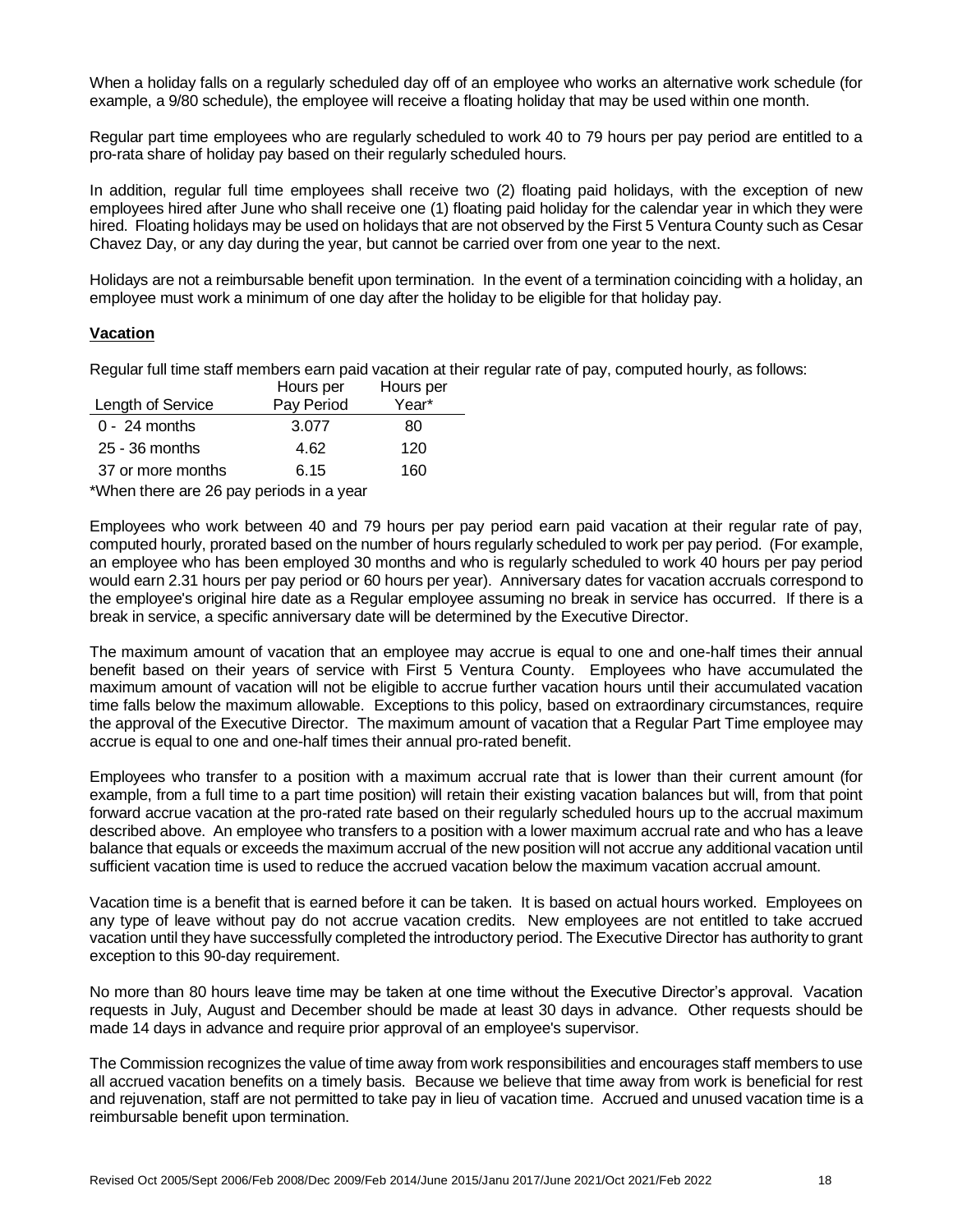# **Sick Leave**

Regular full-time employees accrue 3.692 hours of sick leave per pay period worked to provide protection against loss of income in the event of illness or injury, or time off from work for necessary or routine health care. Regular part time employees who work between 40 and 79 hours per pay period accrue pro-rated sick leave based on their regularly scheduled work hours. There is no maximum accrual of sick leave. The accrual rate for sick leave is adjusted upon any change of employment status.

In accordance with the California Healthy Workplaces, Healthy Families Act of 2014, First 5 Ventura County employees classified as either temporary or regular part time (who work less than 40 hours per pay period) and who have worked in CA for at least 30 days in the preceding year shall begin accruing sick leave at the rate of one (1) hour per every 30 hours worked. Such employees shall be eligible to use this sick leave beginning on the 90<sup>th</sup> day of employment with First 5 Ventura County. A maximum of 48 hours may be accrued at any one time. Upon reaching the maximum, no further sick time will be accrued until some of the accrued time has been used.

Sick leave may be used for personal illness, to care for an immediate family member who is ill or to attend doctor's appointments. The term "immediate family" includes the following: husband, wife, domestic partner, son, stepson, daughter, stepdaughter, mother, stepmother, father, stepfather, sister, stepsister, brother, stepbrother, grandfather, grandmother, grandchild and any individual who resides with the employee as a member of his or her family. Special consideration may also be given to any other person whose relationship with the employee is similar to any of the above. Sick leave may also be used for specified purposes if the employee is a victim of a crime, domestic violence, sexual assault or stalking.

An employee absent for more than five consecutive days, or after six separate occasions of any length of time in any 12 month period, may not be entitled to sick leave for any day after the five consecutive days unless and until the employee provides a certificate signed by a physician verifying that the employee was ill on each day of the absence. An employee who misses five consecutive scheduled workdays may be required to provide a doctor's statement releasing him or her to work before returning to work. If the employee requests an extension of the sick leave, the supervisor may require an additional statement by the doctor indicating the anticipated length of sick leave. All medical information, including the doctor's statement, medical releases and the supervisor's written approval shall be kept in a separate medical file.

Sick leave is not accrued during leaves of absence without pay and is not a reimbursable benefit upon termination.

Staff members who are ill or injured and anticipate being away from work for more than one week should speak with their health care provider or the Director of Operations for information about State Disability Income benefits.

#### **Personal Leave**

Personal leave is intended to be a benefit to employees and provide the opportunity for a working parent to participate in their child's education (as per the Family-School Partnership Act). Requests for personal leave must be preapproved. Personal Leave may also be used for religious holidays that are not observed by First 5 Ventura County or if your personal residence is in imminent danger of fire or flood or natural disaster.

All Regular employees are eligible for personal leave up to a maximum of 8 hours per calendar quarter. Eligible employees will receive at the beginning of each quarter, paid personal leave up to 8 hours per calendar quarter. Personal leave is pro-rated for regular part time employees based on their regularly scheduled work hours. At no time will a full time employee's available personal time exceed 8 hours per quarter. The maximum available personal time for eligible employees who work less than 40 hours per week will be pro-rated based on their regularly scheduled hours. Personal leave is not accrued during leaves of absence without pay. The maximum amount of personal leave accrued is 8 hours for regular full time employees and is pro-rated for regular part time employees based on their regularly scheduled hours. No additional personal leave may be accrued while an employee has 8 hours of unused personal leave to their credit. Unused personal leave up to a maximum of 8 hours is reimbursable upon termination.

#### **Paid Family Leave**

Paid Family Leave (PFL) is an aspect of State Disability Insurance (SDI) and may provide benefits to individuals who need to take time off work to:

• Care for a seriously ill child, parent, parent-in-law, grandparent, grandchild, sibling, spouse, or registered domestic partner.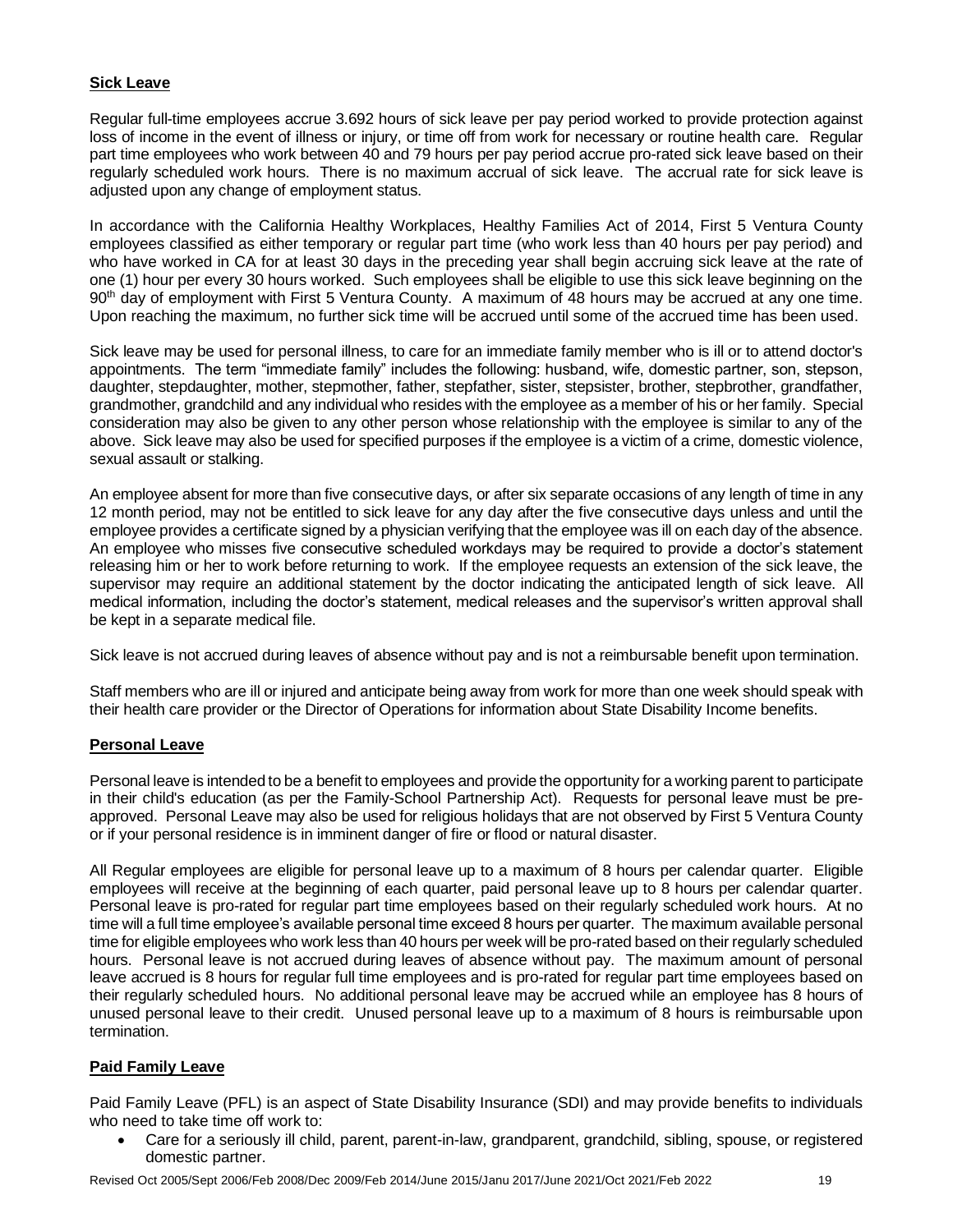- Bond with a new child entering the family by birth, adoption, or foster care placement.
- Participate in a qualifying event because of a family member's (spouse, registered domestic partner, parent, or child) military deployment to a foreign country.

If eligible, you can receive about 60 to 70 percent (depending on income) of wages earned 5 to 18 months before your claim start date for up to eight weeks within any 12-month period. The length of time worked at your current job does not affect eligibility. PFL provides benefit payments but not job protection. The Family Medical Leave Act may provide job protection.

# **State Disability Insurance (SDI)**

First 5 Ventura County employees who are unable to work due to illness, injury, or pregnancy disability may be eligible for disability benefits through SDI for the time they are unable to work. SDI is an employee paid benefit that provides to employees deemed eligible by the state partial replacement of wages lost because of a disability not caused by work. The determination of benefits is up to the state Employee Development Department (EDD). The first seven calendar days of an employee's absence are generally considered a "waiting period," and SDI benefits are not paid during that period. Information and claim forms are available from the local EDD office or the EDD website.

## **Family and Medical Leave**

The purpose of this policy is to provide leaves of absence to eligible staff members in accordance with the Family Medical Leave Act ("FMLA") of 1993 and the California Family Rights Act ("CFRA").

This policy applies to all staff members who have worked at the Commission for at least twelve months (either consecutively or non-consecutively) at the time the leave is requested and have completed at least 1,250 hours of service during the 12-month period preceding the leave request.

Eligible employees may be granted up to 12 weeks unpaid leave in the 12-month period beginning on their anniversary date.

- For the birth of an employee's child, or upon placement of a child with an employee for adoption or foster care. This leave will normally be taken in one block of time unless special arrangements for "intermittent" or "reduced work schedule" are approved by the Executive Director's office.
- When the employee is needed to care for a child, spouse or parent who has a serious health condition.
- When the employee is unable to perform the essential functions of his or her position due to a serious health condition.

Applicable leave benefits must be substituted for all or part of any otherwise unpaid FMLA/CFRA leave. The total of paid and unpaid leave under this policy is not to exceed 12 weeks.

For the purpose of this policy the following definitions will serve:

Child: Anyone under 18 years who is the employee's biological, adopted or foster child, stepchild, legal ward or such a child who is over 18 but incapable of self-care because of a mental or physical disability. This may include a child for whom the Employee has day-to-day responsibility.

Parent: Biological, foster or adoptive parents, stepparents, legal guardians, or any individual who stood in place of parents for an employee when the employee was a child.

Spouse: A husband or wife as defined by applicable state law. For purposes of the California Family Rights Act, spouse also includes registered domestic partners.

Serious Health Condition: An illness, injury, impairment, physical or mental condition that involves inpatient care, or any period of incapacity requiring absence from school or work of more than three calendar days and involving treatment by a health care provider.

#### Procedure for requesting Family and Medical Leave

- 1. A request for FMLA/CFRA Leave of Absence form must be completed by the employee requesting leave, and submitted to the Executive Director or his/her designee 30 days before commencement date. If 30 days advance notice is not possible, notice must be given as soon as possible.
- 2. When the leave is due to an employee's or family member's serious health condition, the employee must provide a Certification of Serious Health Condition form completed by the health care provider.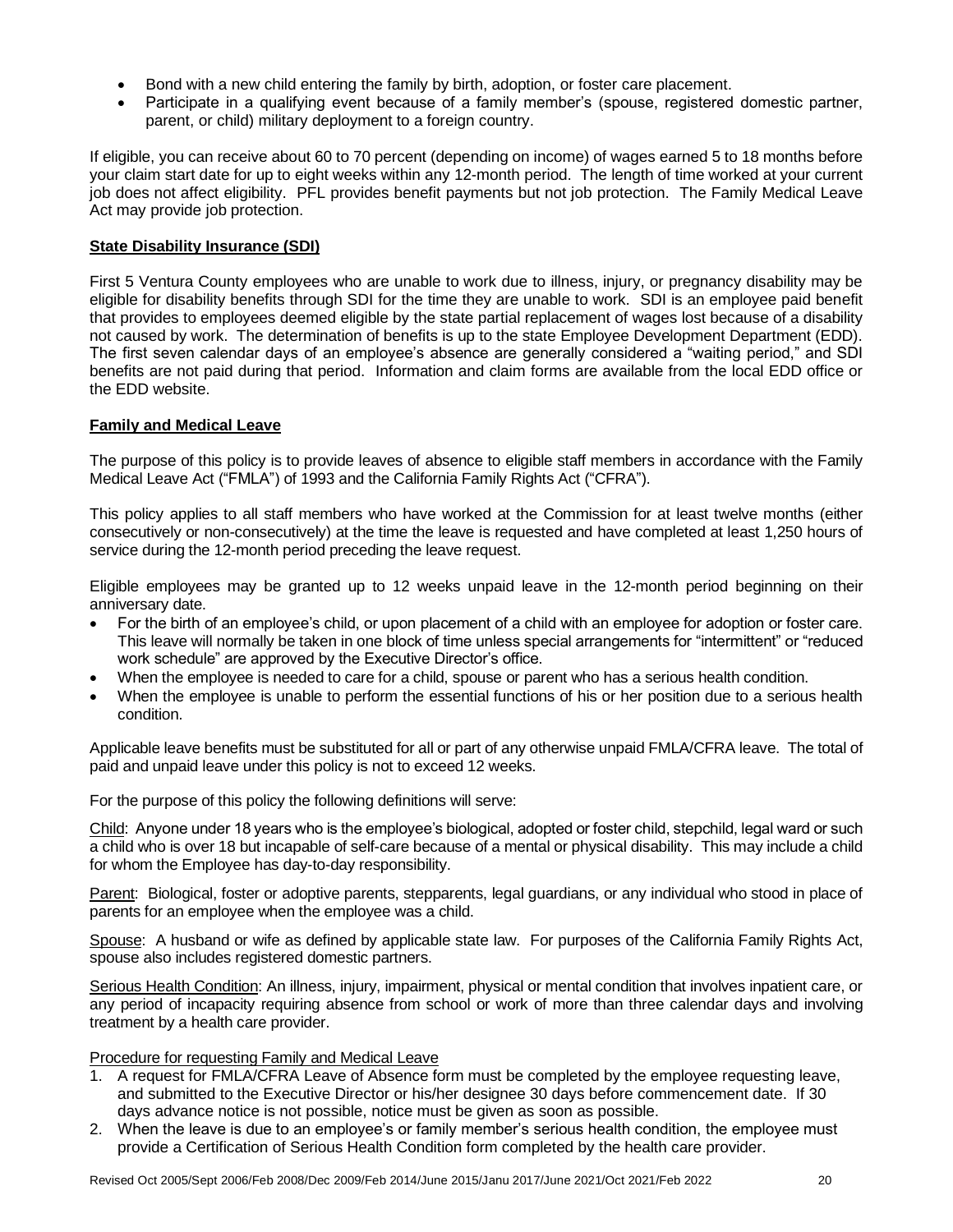- 3. Re-certification of the serious health condition may be required during leave.
- 4. While on leave, employees are required to contact the Executive Director's office every 15 days to advise First 5 Ventura County of any change or improvement in condition.
- 5. When the leave is planned for medical treatment, the employee must attempt to schedule the treatment so as not to disrupt normal First 5 Ventura County business operations.

#### Status of benefits during leave

During leave under this policy, an employee is entitled to participate in the current First 5 Ventura County insurance plans, which will continue to be paid by First 5 Ventura County on the same terms and conditions as prior to the effective date of the medical leave, with employee paying any difference required. Federal law, state law and the Commission's insurance plan documents ultimately govern eligibility and entitlement to benefits. Prior to leave, the Executive Director or his/her designee will explain the payment obligations to the staff member.

If an employee fails to return to work at the end of the leave, the Commission may recover from the employee the cost of any payments made to maintain the employee's coverage, unless the failure to return was due to the continuation, recurrence or onset of a serious health condition that would entitle the employee to FMLA/CFRA leave or other circumstances beyond his or her control.

An employee on leave will not have a break in service and will not lose any employment benefits accrued prior to leave, unless a benefit is used by the employee during leave, such as accrued sick leave or vacation. The employee will be entitled to the same seniority as at the time the leave commenced. Sick leave, vacation, holidays, and personal leave do not accrue while a staff member is on unpaid FMLA/CFRA leave. No express or implied contractual rights should be inferred from this policy.

#### Return to work

Before being permitted to return to work from a leave for the employee's own serious health condition, the employee will be required to provide a certification from her or his own health care provider that he or she is able to resume work.

Upon return from leave, most employees will be reinstated in the following priority of position reassignment: if available, the same position held before leave, or reassignment to an equivalent position with equivalent pay, benefits and other conditions of employment.

If possible, employees on leave should notify their supervisor at least two weeks before the end of the leave to inform First 5 Ventura County of availability to return to work.

Failure to return from leave, or failure to contact a supervisor or the Executive Director on the scheduled date of return, may be considered voluntary termination of employment.

#### **Leave Without Pay**

Regular employees who have used all available eligible paid time off may be granted a leave of absence without pay on the written approval of their supervisor and the Executive Director. Failure to return from an approved leave at the specified time shall be construed as voluntary resignation.

An employee found to be employed elsewhere while on leave of absence may be terminated.

During a leave without pay, which is not a medical or family care leave, no benefits are accrued. This includes vacation time, holiday pay, personal leave, sick leave, health insurance, and the retirement benefit plan. This may result in the employee making payments to continue insurance coverage.

#### **Jury Duty and Other Required Court Appearances**

Paid leave of absence for required court appearances shall be granted for all employees who have either:

- 1. Been officially summoned to jury duty, or
- 2. Been served a subpoena to appear as a witness (not a litigant) in a court case related to Commission employment.

The employee shall be granted leave time for regularly scheduled work hours provided the official court summons is presented to the immediate supervisor and a copy is forwarded to the Executive Director's office. The employee

Revised Oct 2005/Sept 2006/Feb 2008/Dec 2009/Feb 2014/June 2015/Janu 2017/June 2021/Oct 2021/Feb 2022 21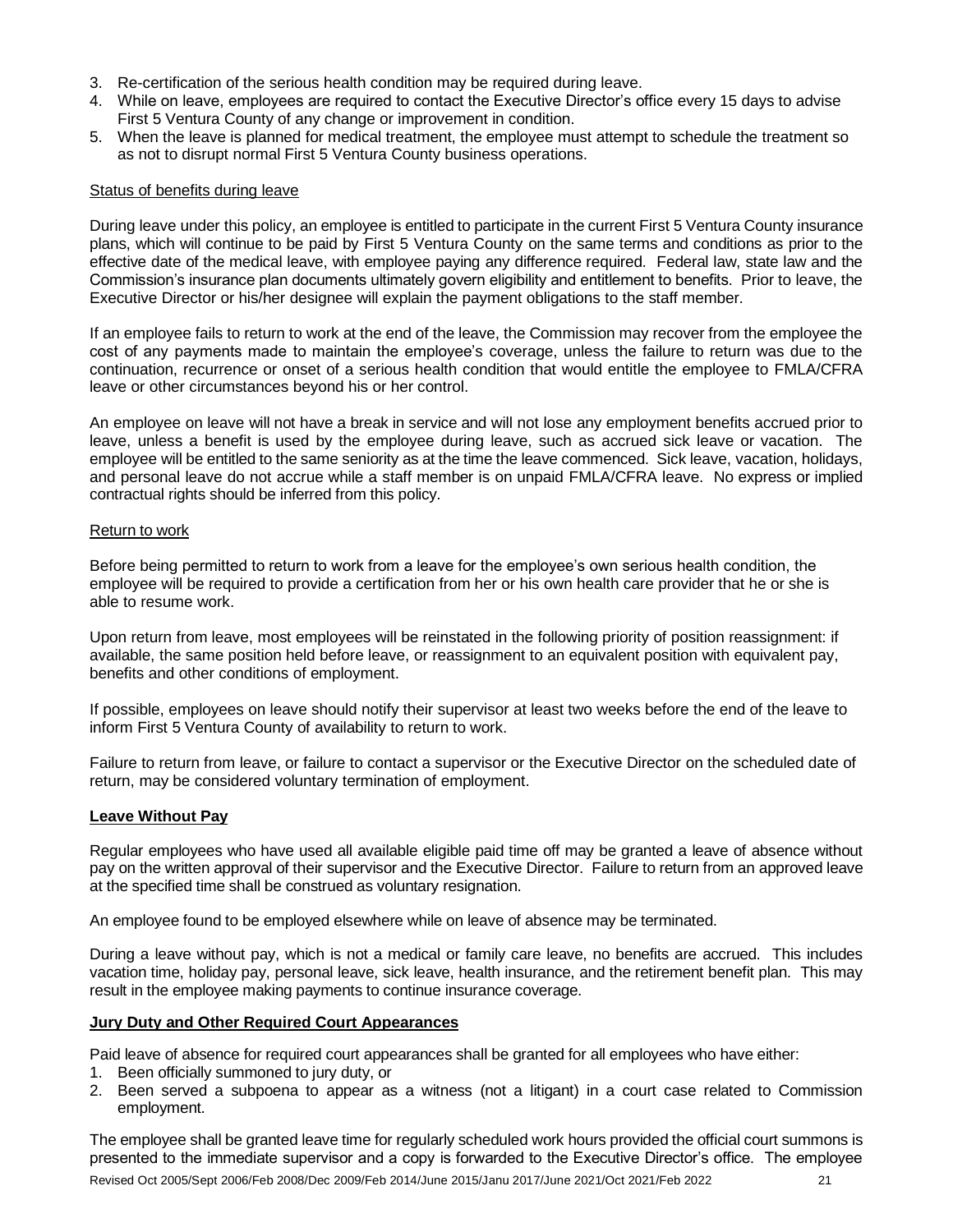shall receive full pay while on leave for an official court summons for a maximum of 5 working days. Additional paid leave for an official court summons may be granted at the discretion of the Executive Director. First 5 Ventura County encourages its employees to support our jury system by their participation. However, our resources to fill absences are limited. Therefore, employees summoned for jury duty are required to request that they be placed on call and return to work after the first day of jury duty as provided for by the Ventura County Jury System.

Employees subpoenaed as a witness in a court case related to Commission employment are required to return to work immediately following their testimony and release.

An employee involved in litigation or who has been subpoenaed due to non-work related events may use accumulated vacation or personal leave if the employee has prior approval of the supervisor. Also, a leave of absence without pay may be granted with approval of the employee's supervisor and the Executive Director.

#### **Voting**

If an employee does not have sufficient time outside of working hours to vote at a statewide election, the employee may, without loss of pay, take off enough working time, not to exceed two hours, that when added to voting time available outside of working hours, will enable the employee to vote. Such time off shall be taken by arrangement with the employee's supervisor.

#### **Military Leave**

Employees with one year or more of employment with the Commission may be eligible for up to 30 days pay while on a military leave of absence, excluding absences for inactive duty such as scheduled reserve drill periods.

First 5 Ventura County will comply with the Uniformed Services Employment and Re-employment Rights Act of 1994 concerning all aspects of military leave. Questions concerning this Act should be directed to the Executive Director's office. Employees requesting military leave should notify their supervisor as far in advance as possible.

#### **Bereavement Leave**

One (1) to five (5) days of paid leave, at the discretion of the Executive Director, may be allowed for a death in the immediate family of a Regular employee. Criteria for the amount of time off allowed include a variety of factors, including, but not limited to, the need for out-of-town travel and responsibility for handling funeral arrangements. The term "immediate family" includes the following: husband, wife, domestic partner, son, stepson, daughter, stepdaughter, mother, stepmother, father, stepfather, sister, stepsister, brother, stepbrother, grandfather, grandmother, grandchild and any individual who resides with the employee as a member of his or her family. Special consideration will also be given to any other person whose relationship with the employee was similar to any of the above. If an employee is responsible for funeral arrangements out of state, the Executive Director may approve up to seven (7) total days of paid leave.

Up to two (2) days of paid leave, at the discretion of the Executive Director, may be allowed for a death of specific other family members. This includes the following: daughter-in-law, son-in-law, father-in-law, mother-in-law, sisterin-law, brother-in-law, grandfather-in-law, grandmother-in-law, aunt and uncle. Special consideration will also be given to any other person whose relationship with the employee was similar to any of the above.

In the event of the death of some other, close personal friend or relative not named in the family list, the employee may request immediate use of available sick leave, personal leave or vacation leave time of up to five (5) days. At the discretion of the supervisor, the Executive Director and the Executive Director's office, such leave may be allowed.

If more time off is required, employees may request any available sick leave, personal leave or vacation leave.

#### **TRAVEL**

#### **Use of Personal Vehicle for Business**

Reliable transportation may be required for some First 5 Ventura County positions in order to transact necessary business. This will be reflected in the job description for such positions. Positions that specifically include the transportation of clients will require, as a condition of hire, a copy of the applicant's DMV report. The cost of obtaining the report will be reimbursed by First 5 Ventura County at the time of hire.

It is the responsibility of the employee to maintain a valid California driver's license and personal insurance coverage equal to or greater than the minimum coverage amounts required by state law while utilizing his or her private

Revised Oct 2005/Sept 2006/Feb 2008/Dec 2009/Feb 2014/June 2015/Janu 2017/June 2021/Oct 2021/Feb 2022 22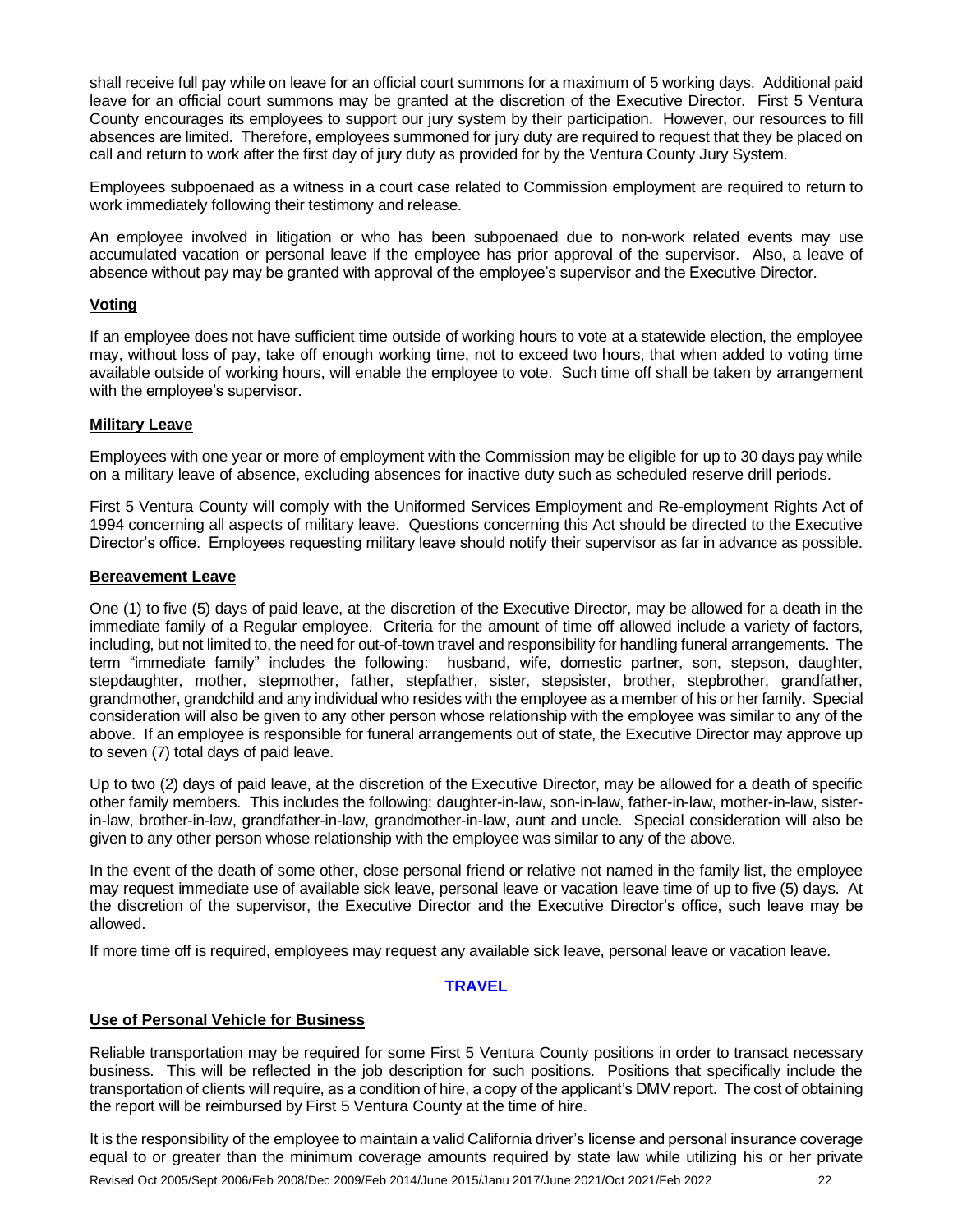automobile for transaction of Commission business. The employee must obtain proof of a valid driver's license and insurance and submit to the Executive Director or his/her designee for inclusion in the employee's personnel file before being eligible to use their automobile for Commission use. The employee is also responsible to notify the Executive Director or his/her designee of any changes in license, insurance, or any DMV citations. Employees are responsible for any parking, mechanical or moving violation tickets received while using their own vehicle.

Every passenger, including the driver, in a vehicle on official Commission business, is to be properly secured in a seat belt (as installed by the manufacturer for safe use), or be secured in an appropriate infant, or small child, car seat. It is the responsibility of the vehicle driver to ensure that seat belts and car seats are being properly used by each client/passenger.

Use of an employee's private automobile shall be reimbursed at the current rate determined by the Internal Revenue Service. Private automobiles may not be used for travel for trips over 100 miles one-way except by permission of the Executive Director.

Mileage expenses must be submitted on a mileage report. Claims for mileage reimbursement must be submitted within 3 months of actual occurrence.

Mileage reimbursement rates may change in accordance with IRS regulations and/or contract and budget limitations.

## **Out of Area Travel**

Employees shall be reimbursed for their travel expenses when they are required to travel on behalf of First 5 Ventura County in accordance with the policies and limits set forth below. Travel costs must be pre-approved with the employee's supervisor.

Cash advances for trips may be secured with approval of the Executive Director. The use of First 5 Ventura County credit cards must be pre-approved by the Executive Director.

#### Air Travel

Employees will be reimbursed for the coach rate for air travel. Employees may also request that the air travel be paid for on the agency credit card. First 5 Ventura County will reimburse parking fees or shuttle transportation to the airport from the employee's home, whichever is less. Employees shall make travel arrangements in advance, when possible, to obtain the lowest rates.

#### Ground Transportation

With approval prior to the expense, employees may also claim reimbursement for ground transportation at actual cost. Ground transportation includes expenses such as taxis, airport shuttles, rental cars, and other public transportation. For travel by train, employees will be reimbursed for the coach rate, unless the business class rate is approved by the Executive Director. Employees renting a car on Commission business will purchase physical damage insurance (comprehensive and collision but *not* liability) through the rental company. Such insurance expenses will be reimbursed at actual cost.

#### Private Automobiles

Private automobiles may not be used for travel for trips over 100 miles one-way except by permission of the Executive Director. Use of an employee's private automobile shall be reimbursed at the current rate determined by the Internal Revenue Service. Employees who use their private automobile for travel are expected to follow First 5 Ventura County policy on the use of personal vehicles for business, including providing the Executive Director with proof of a valid driver's license and insurance.

#### Lodging

First 5 Ventura County shall reimburse reasonable lodging expenses in accordance with reasonable market rates for a specific geographical area or based on the negotiated group rates, as available.

#### Meals

Meals will be reimbursed according to the following schedule (these rates include tipping)\*:

| <b>Breakfast</b> | up to \$13.00 |
|------------------|---------------|
| Lunch            | up to \$15.00 |
| Dinner           | up to \$25.00 |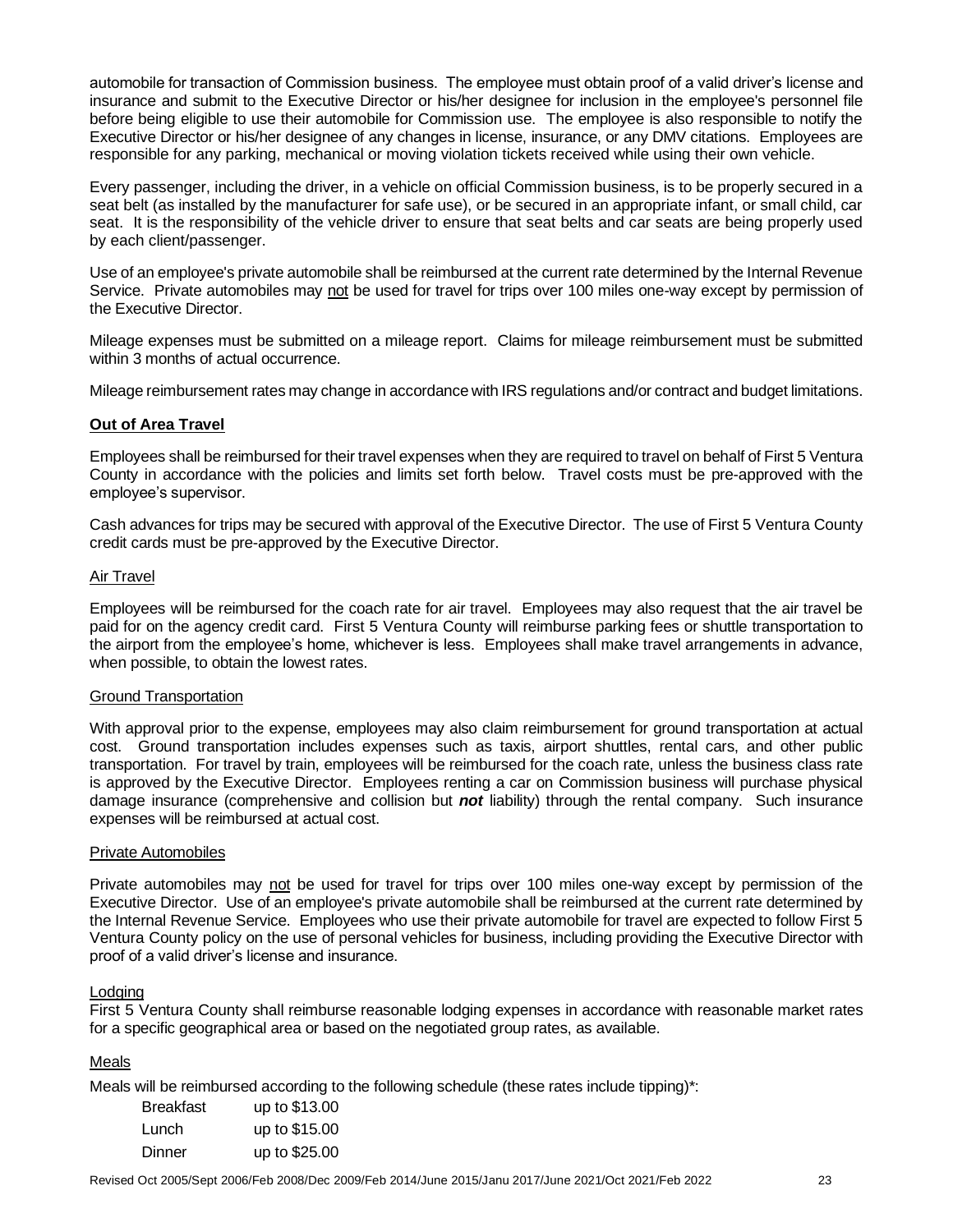\*In high cost areas, as defined by the federal government (tiers 5 & 6), meals will be reimbursed up to a maximum of \$15.00 for breakfast, \$18.00 for lunch and \$30.00 for dinner. The Executive Director shall have the authority to approve reimbursement for meals in high cost areas up to the maximum amount.

Employees may receive reimbursement up to the combined total for those meals eligible for reimbursement, e.g., an employee eligible to receive reimbursement for both breakfast and lunch may receive reimbursement in excess of the above schedule for each meal as long as the combined total does not exceed \$28.00.

Eligible meals are defined as meals for which an employee incurs a cost due to a legitimate business reason, e.g., overnight travel, travel out of Ventura County. Meals, excluding continental breakfast, provided as part of a conference or seminar are not eligible for separate reimbursement. Employees need to submit itemized receipts for all meals for which they are claiming reimbursement. Meals related to formal business meetings are not subject to the meal reimbursement schedule as outlined in this handbook.

Reimbursement for meals will exclude alcoholic beverages.

#### **Incidentals**

Employees are eligible for reimbursement for incidentals up to \$6.00/day when they are on business travel. Incidentals may include such items as: tipping for baggage assistance, non-alcoholic beverages, postage.

#### Telephone Expenses

Business calls that are long distance or local toll calls will be reimbursed at cost. First 5 Ventura County will pay for up to 15 minutes per day for phone calls to the employee's home while traveling for First 5 Ventura County business.

Hotel internet expenses will be reimbursed when there is a business need for use by the employee while on business travel.